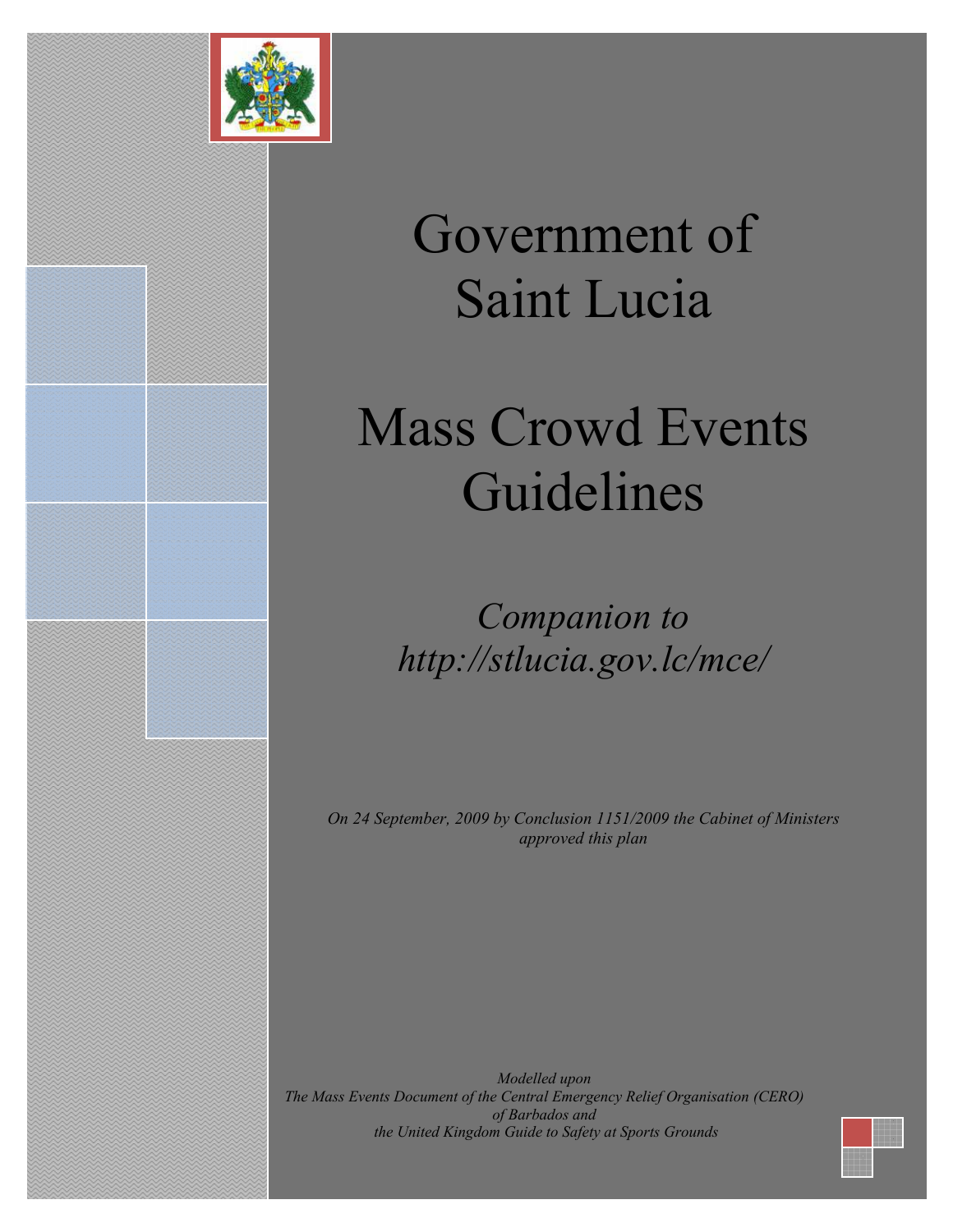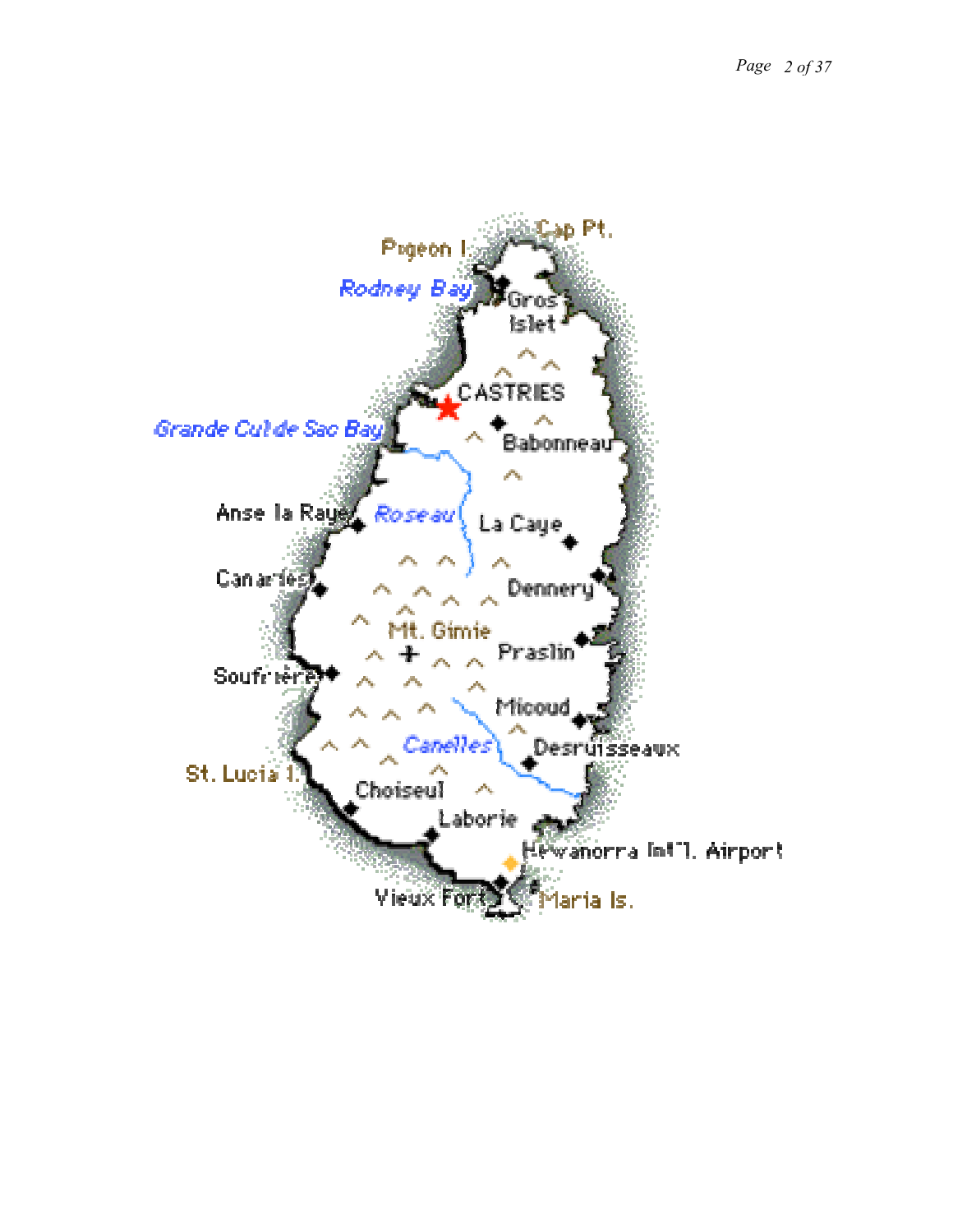# **Table of Contents**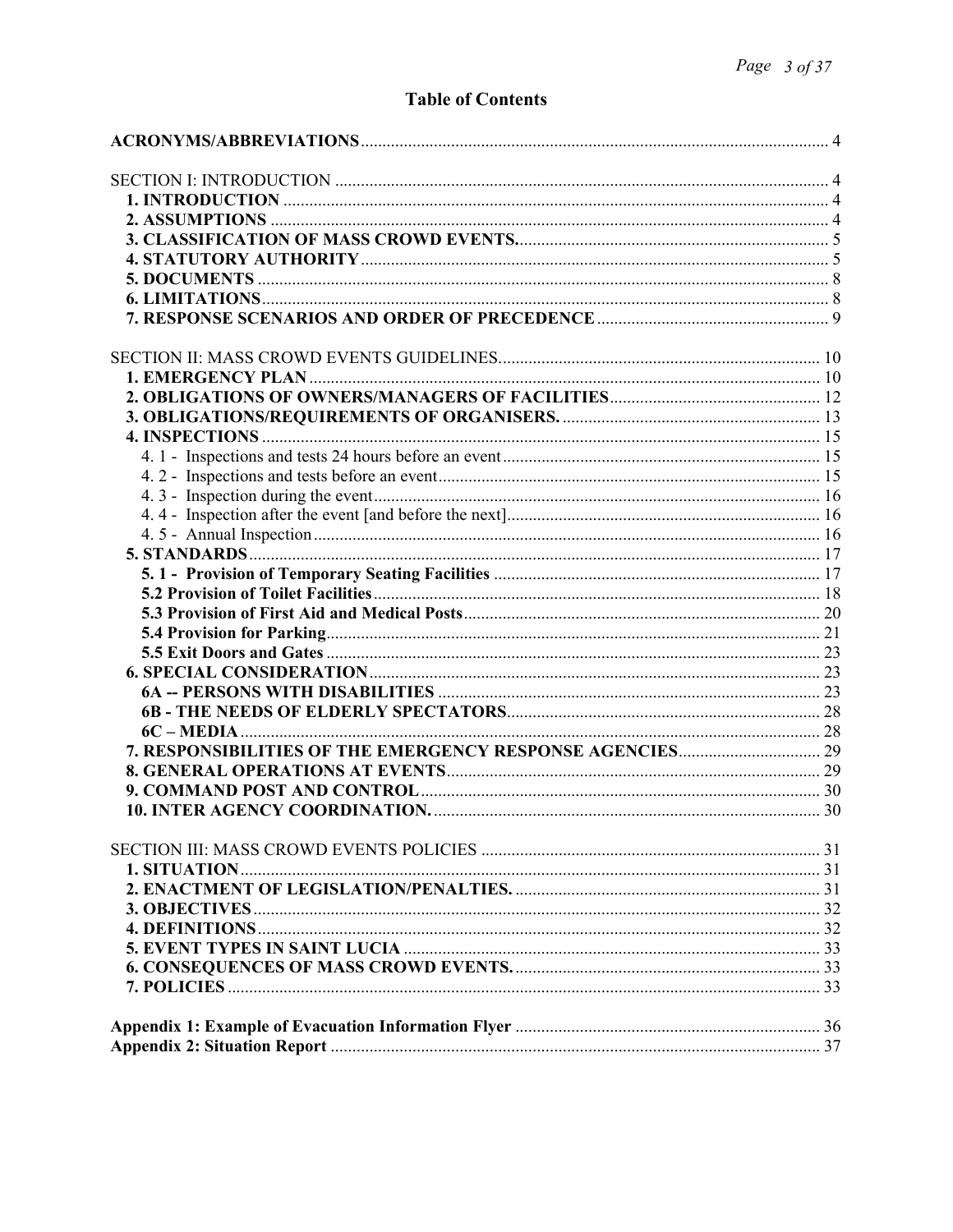| A&E            | Accident and Emergency department (Hospitals)          |
|----------------|--------------------------------------------------------|
| <b>CID</b>     | Criminal Investigation Department                      |
| <b>GIS</b>     | Government Information System                          |
| <b>ICS</b>     | <b>Incident Command System</b>                         |
| <b>LUCELEC</b> | Saint Lucia Electricity Services Ltd.                  |
| <b>MOH</b>     | Ministry of Health                                     |
| <b>NEMAC</b>   | National Emergency Management Advisory Committee       |
| <b>NEMO</b>    | National Emergency Management Organisation             |
| NEMO-Sec       | National Emergency Management Organisation Secretariat |
| <b>WASCO</b>   | Water Supply Company (Saint Lucia)                     |

#### **ACRONYMS/ABBREVIATIONS**

# SECTION I: INTRODUCTION

#### **1. INTRODUCTION**

These Mass Crowd Event Guidelines is a system for Emergency Services, Property Owners and Event Organizers into the way these partners will handle a disaster.

Emergency Services, Property Owners and Event Organizers are to be aware of the existence of these Guidelines and are to be fully knowledgeable of their roles and responsibilities in any disaster.

#### **2. ASSUMPTIONS**

- That the organizers of an event shall start the response to an emergency during their event.
- That a large scale emergency will result in increased demands on all emergency response.
- That the Government of Saint Lucia shall respond to a National Disaster.
- That Emergencies in Saint Lucia may be categorized in two ways:
	- $\triangleright$  Those that are preceded by a build-up [slow onset] period, which can provide NEMO with advance warnings, which is used to facilitate timely and effective activation of national arrangements
	- $\triangleright$  Other emergencies occur with little or no advance warning thus requiring mobilization and almost instant commitment of resources, with prompt support from the Government of Saint Lucia just prior to or after the onset of such emergencies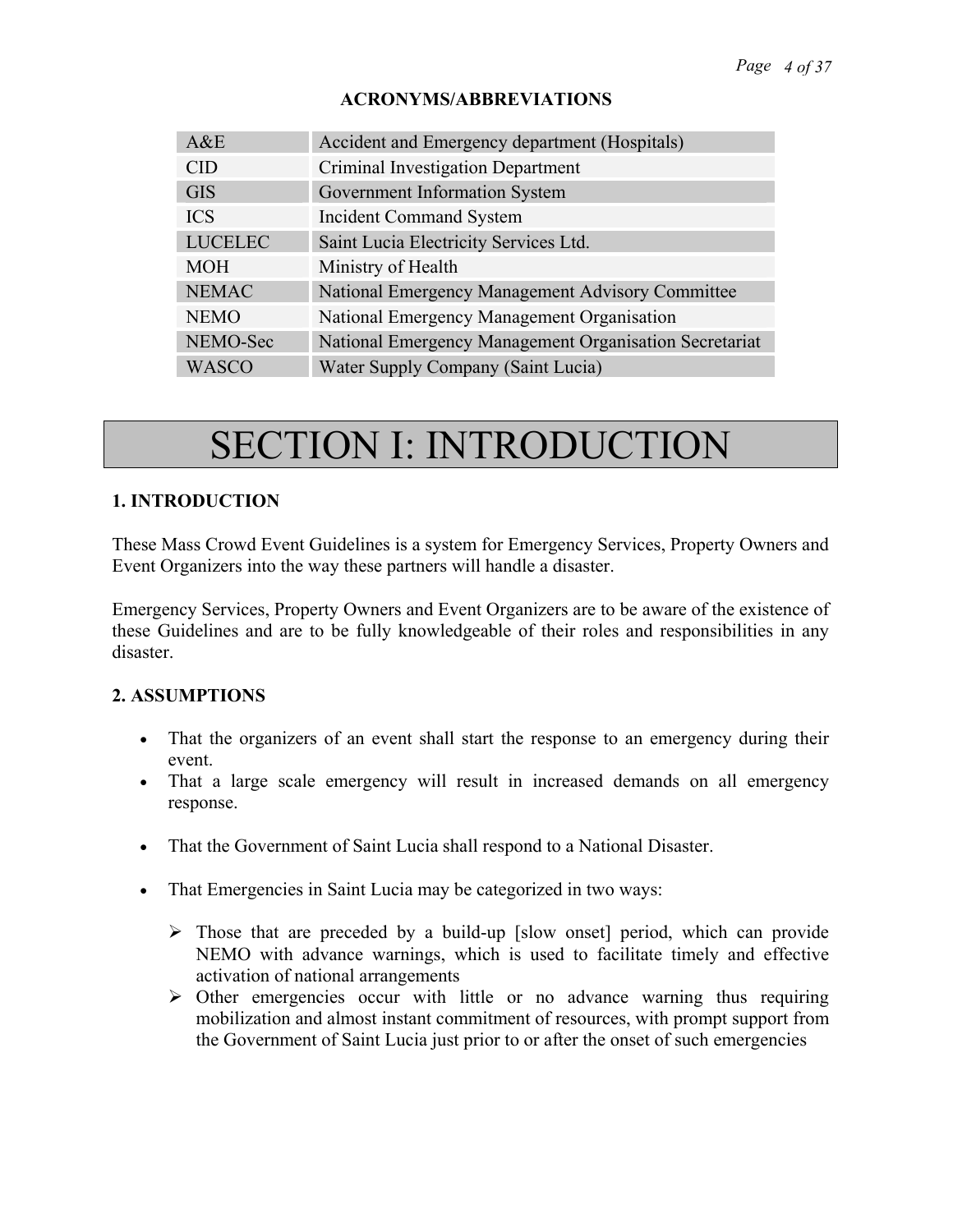#### **3. CLASSIFICATION OF MASS CROWD EVENTS.**

**Mass Crowd Events** can be classified as follows:

3.1. **Entertainment**: Sportive, musical, commemorative or tourist events. Those events held with the intention of celebrating some important dates, sportive events, music or folklore festivals, etc: sport matches, (Cricket, football, others), sailboat regattas, Jounen Kweyol, calypso contests, LUCELE Line-man Rodeo, Carnivals, school-related activities, etc.

3.2. **Social/Political:** Those that have a social or a political cause and/or intend to show satisfaction or dissatisfaction with specific political decisions or social situations, political parties, elections' results, price raising, etc., through political meetings and/or demonstrations, blockorama, etc.

3.3. **Religious**: Those that have a religious purpose such as worship, rallies, crusades, festivals, weddings, pilgrimages, processions, funerals, etc.

3.4 **Educational:** These are event organised for / by schools or Education Authorities or by Students. Events such as Athletic Meets, Rallies, Debating Competitions, Interschool Calypso, SMC TalFest etc.

#### **4. STATUTORY AUTHORITY**

There are a number of Statutory Instruments governing the public safety at gatherings, meetings or events. It is incumbent on planners and sponsors of gatherings, meetings or events to ensure that there is compliance.

#### **Saint Lucia Criminal Code**

#### **Ignorance of law no excuse**

*Except as otherwise expressly provided in this Code, a person shall not be exempt from liability to punishment for any act on the ground of ignorance that such act is prohibited by law.* 

#### **The Public Health Act, Chapter 11.01**

*Section 11 (1) – The Chief Medical Officer, a medical officer of health, the Minister or any person authorised by a document signed by any of them in that behalf may at all reasonable times, enter, if necessary by force, any premises of the purpose of –* 

- *(a) Ascertaining whether there is or has been on or in connection with any premises any contravention of the provisions of this Act or any regulations thereunder.*
- *(b) Ascertaining whether or not circumstances exist which would authorise or require the Minister to take any action or execute any work under this Act or any regulations thereunder.*
- *(c) Taking any action or executing any work authorised or required to be taken or executed under this Act.*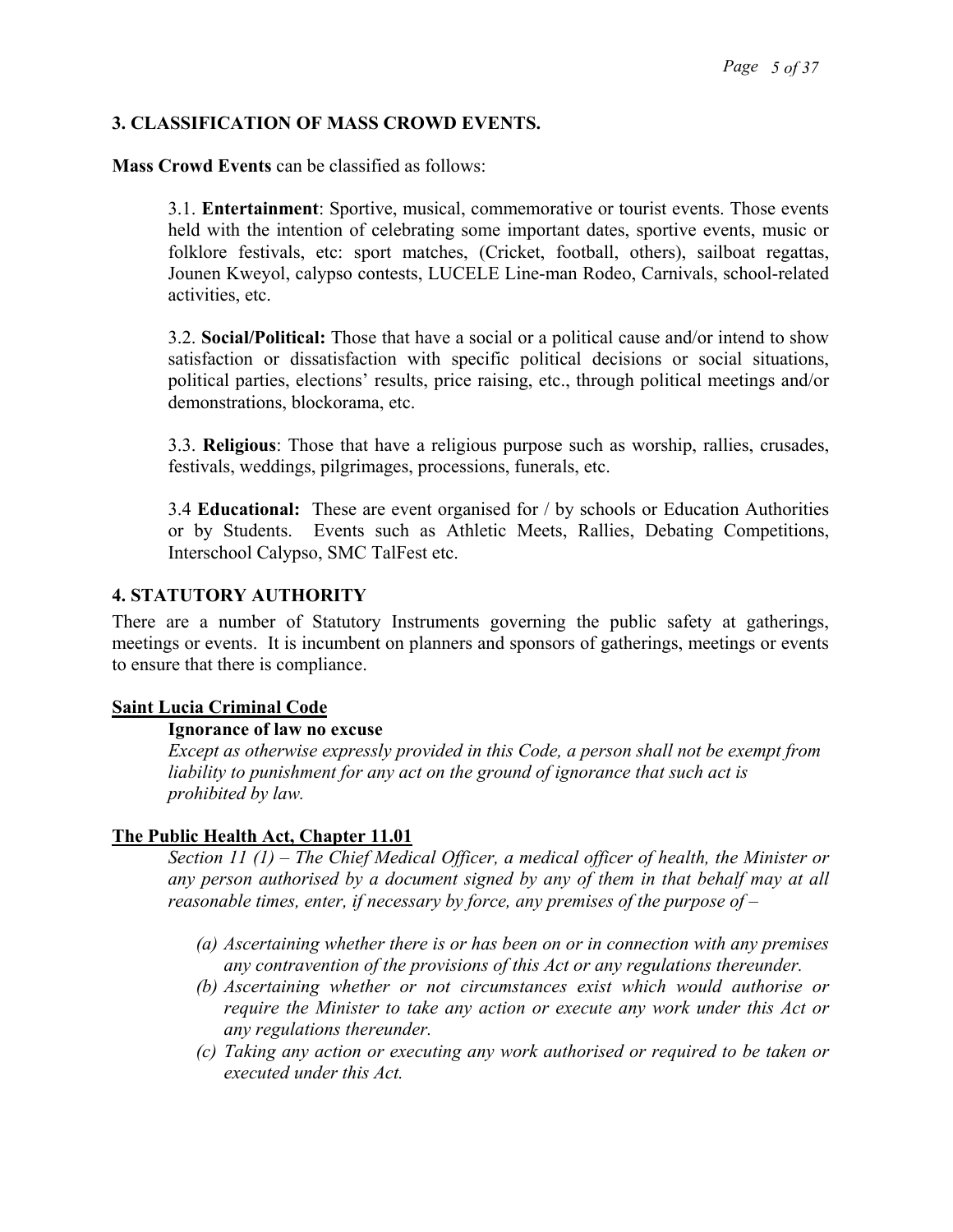*(d) Generally for examining and inspecting such premises and for the purpose of performance by the Minister, Chief Medical Officer, a medical officer of health or any person acting under the authority of any of them of their functions under this Act or any regulations made thereunder.* 

#### **Disaster Management Act No. 30 of 2006**

*Section 11(3) -- The National Disaster Response Plan shall include – (a) procedures for, mitigation of, response to and recovery from emergencies and disasters by public officers, Ministries and Departments of Government, statutory bodies, local government units, and persons or organization volunteer or are required by law to perform functions related to the mitigation of, preparedness for response to and recovery and recovery from emergencies and disaster in Saint Lucia.* 

#### **Police Act 2004 [Chapter 14.01]**

*Part 3 Section 23 (1) -- It is the duty of the Force to take lawful measurers for – (m) assisting in the protection of life and property in cases of fire, hurricane, earthquake, flood and other disasters;* 

#### **Waste Management Act No. 8 of 2004**

*S37. – (1) Any person who holds any gathering, meeting or an event open to the public shall –* 

- *(a) prior to the gathering, meeting or event, submit a waste management plan to the Authority for review and approval; and*
- *(b) supply sufficient litter bins for the gathering, meeting or event, and shall ensure that all litter on the site is properly collected and disposed at an approved landfill site within twenty-four hours of the gathering, meeting or event.*

 *(2) An organiser who fails to comply with the provisions of subsection (1), commits and offence and liable on summary conviction to affine of not more than fifteen thousand dollars plus the cost of clearing up after the gathering, meeting or event reasonably incurred by the Authority or any other party who cleans up.* 

 *(3) In addition to the penalty under subsection (2) an organisor shall be liable to not more than three months of community service as the court may order.* 

#### **Foreign National and Commonwealth Citizens (Employment) Act Chapter 16.13 Rev Laws of Saint Lucia 2001**

*S3 (1) A Foreign National shall not* 

*(a) engage in any occupation in Saint Lucia for reward or profit; or* 

*(b) be employed in Saint Lucia unless there is in force in relation to him or her a valid work permit or he or she engages or is so employed in accordance with the terms and conditions which may be specified in the permit.*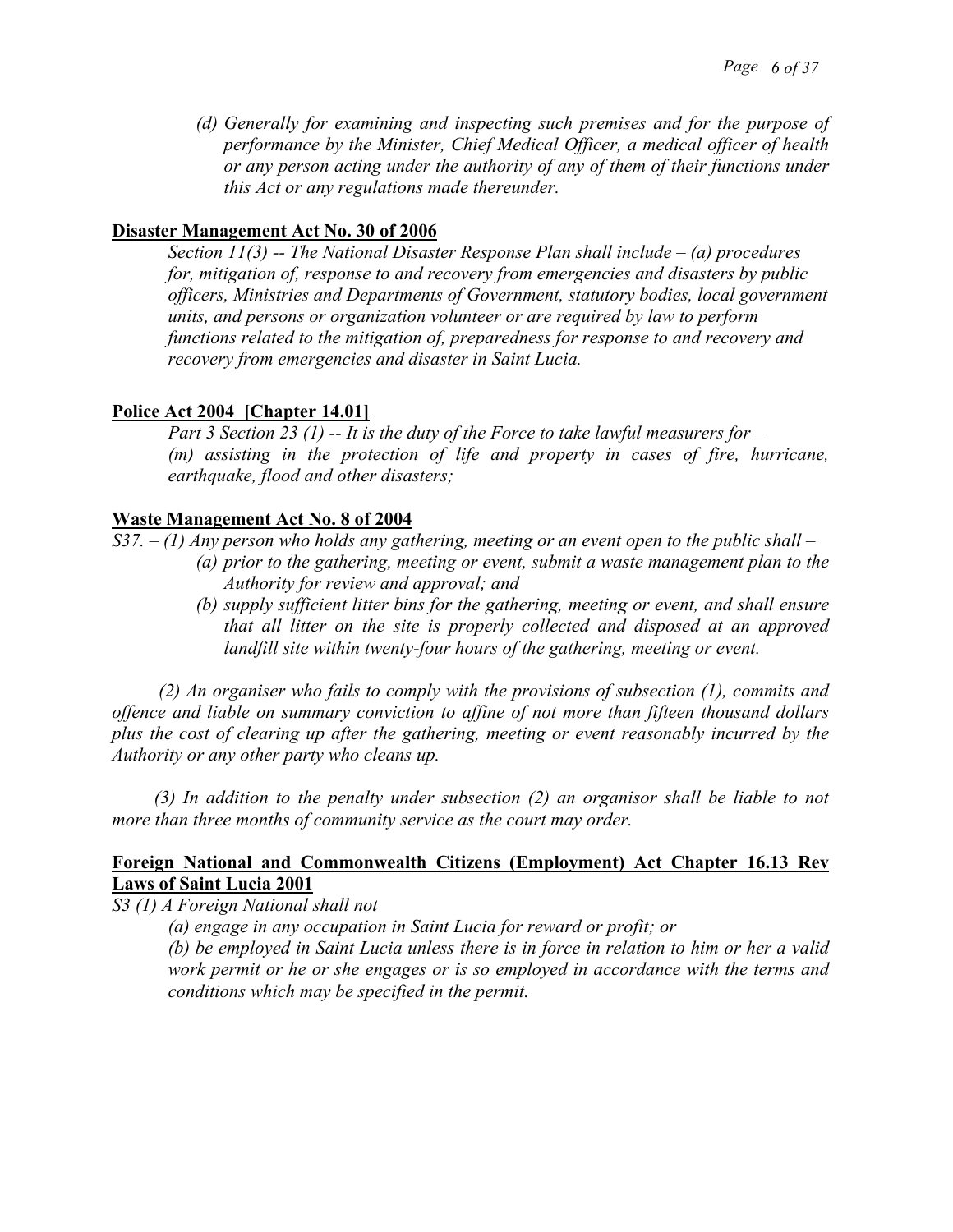#### **Education Act No. 41 of 1999**

*S139 -- Every Teacher in a public school and an assisted school shall – perform assigned duties as outlined in the school emergency plan developed by the school administration and the teachers to protect the health and safety of students.* 

#### **Electricity Regulations No. 3 of 1995**

*S7. Notification of addition or alteration to installation. Every wireman, before commencing any work by way of addition or alteration to an installation which has been completed and for which a certificate of approval under these has been issued or which was commenced prior to the coming into force of these Regulations shall notify the Inspector on the prescribed Form C of the nature of such proposed addition or alteration. The owner or occupier of the installation shall on completion of the work make application to the prescribed Form E for an inspection of the installation and it shall be inspected within a reasonable time of receipt of the owner's or occupier's completed application for inspection.* 

#### *S.8 Inspection certificate of approval on completion of new installation.*

 *(1) It shall not be lawful to connect or operate and new installation or any extension or replacement of any existing installation connected to any public supply unless a certificate in the prescribed Form F is obtained.* 

 *(2) Prior to the connection of an installation in any building to the Supply Authority's distribution and service lines circuits, such installations shall be inspected and tested by the Electrical Inspector in accordance with regulation 4 and on being satisfied that the requirements that have been met, the Inspector shall issue a certificate in the prescribed Form F to the owner or occupier of such building.* 

*S.9 Inspection certificate of approval on completion of addition, alteration etc. to any old installation. It shall not be lawful to operate any electrical installation or any extension thereto or replacement therefore connected after the coming into force of these Regulations without having the same duly inspected and before the issue of the relevant certificate of approval.* 

#### **Employees [Occupational Health and Safety] Act No. 10 of 1985**

*Part II Section 3 Subsection D -- Every employer shall – provide information, training and supervision necessary to ensure the protection of his employees against risk of accident and injury to health arising from their employment.* 

*Part III Section 15 – There shall be provided and maintained in every place of employment first aid boxes or cupboards equipped with the prescribed contents so as to be readily accessible during all working hours.*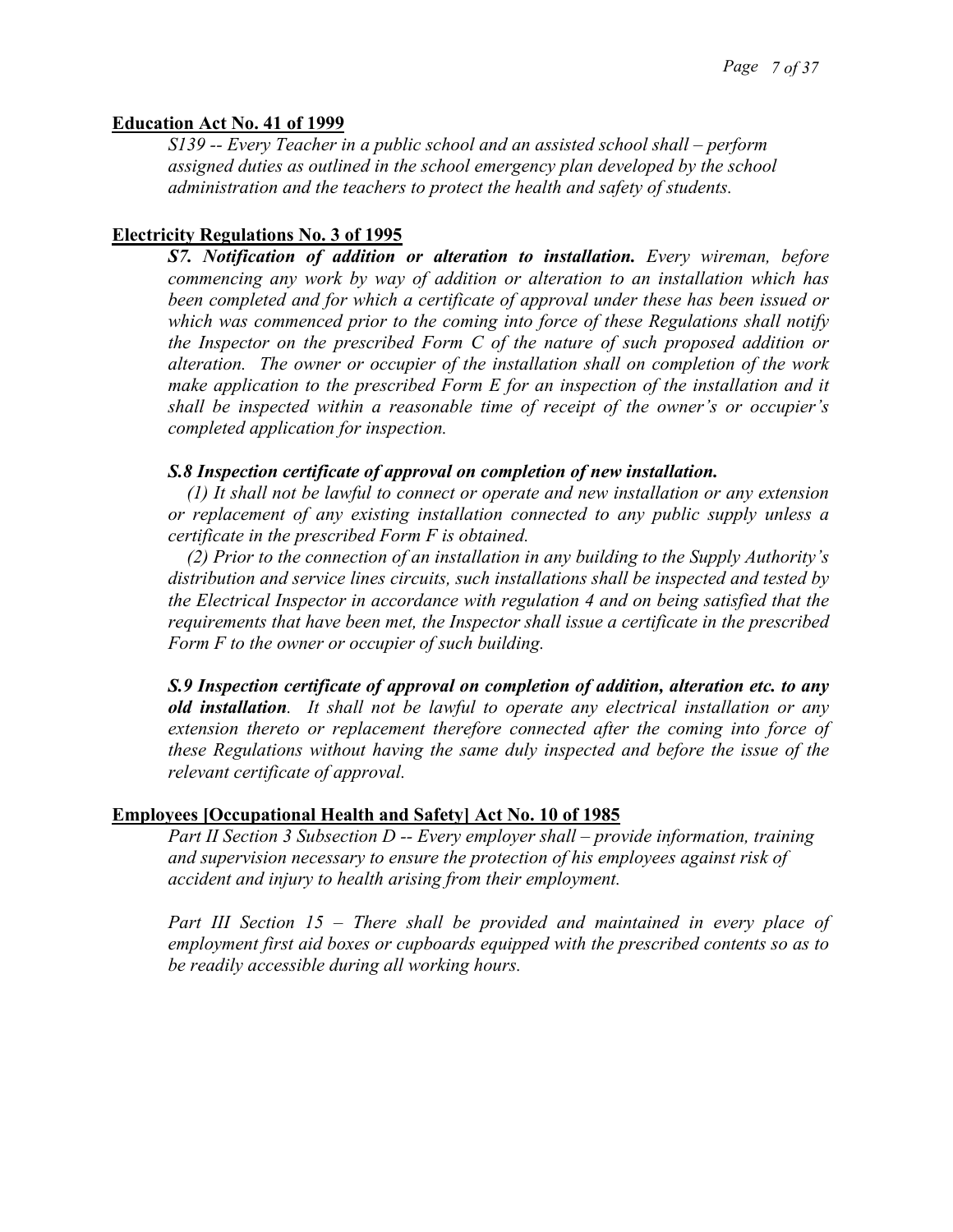#### **Industrial and Commercial Buildings [Fire Safety] Act No. 14 of 1973**

*S4. The Chief Fire Officer and every inspector shall for the purposes of the execution of this Act have power to do all or any of the following things, that is to say –* 

> *(a) to enter an examine at reasonable times any building for the purpose of ascertaining the nature of the building, the availability of a water supply to the building, the means of ingress and egress from the building for the purposes of determining the means of danger in case of fire for persons employed therein, and such other material circumstances;*

*S6. An owner of an industrial or commercial building shall make application in the prescribed form to the Chief Fire Officer for a certificate in respect of that building.* 

*S10. It shall be the duty of every owner of an industrial or commercial building to cause all means of escape specified in the certificate to be properly maintained and kept free from obstruction.* 

#### **5. DOCUMENTS**

This plan is a "stand alone" document that may be activated to support hazard management plans. Other documents related to this plan are:

- 1. Venue Disaster Plan
- 2. Ministry of Health Disaster Plan
- 3. Victoria, St Judes, Dennery, Soufriere Hospital Disaster Response Plans
- 4. Gros Islet Polyclinic Disaster Response Plan
- 5. Health Centre Disaster Plan
- 6. National Mass Causality Plan
- 7. National Mass Fatality Plan
- 8. National Stress Response Team Plan

#### **6. LIMITATIONS**

These Guidelines are limited to the coordination of Emergency Services, Property Owners and Event Organizers responses to actual or potential major events, and is not activated to be the only responder.

The National Emergency Management Organization [NEMO] must be notified of ANY MAJOR activations. This is necessary to allow for the rapid coordination of resources should the incident escalate to a level requiring National mobilization.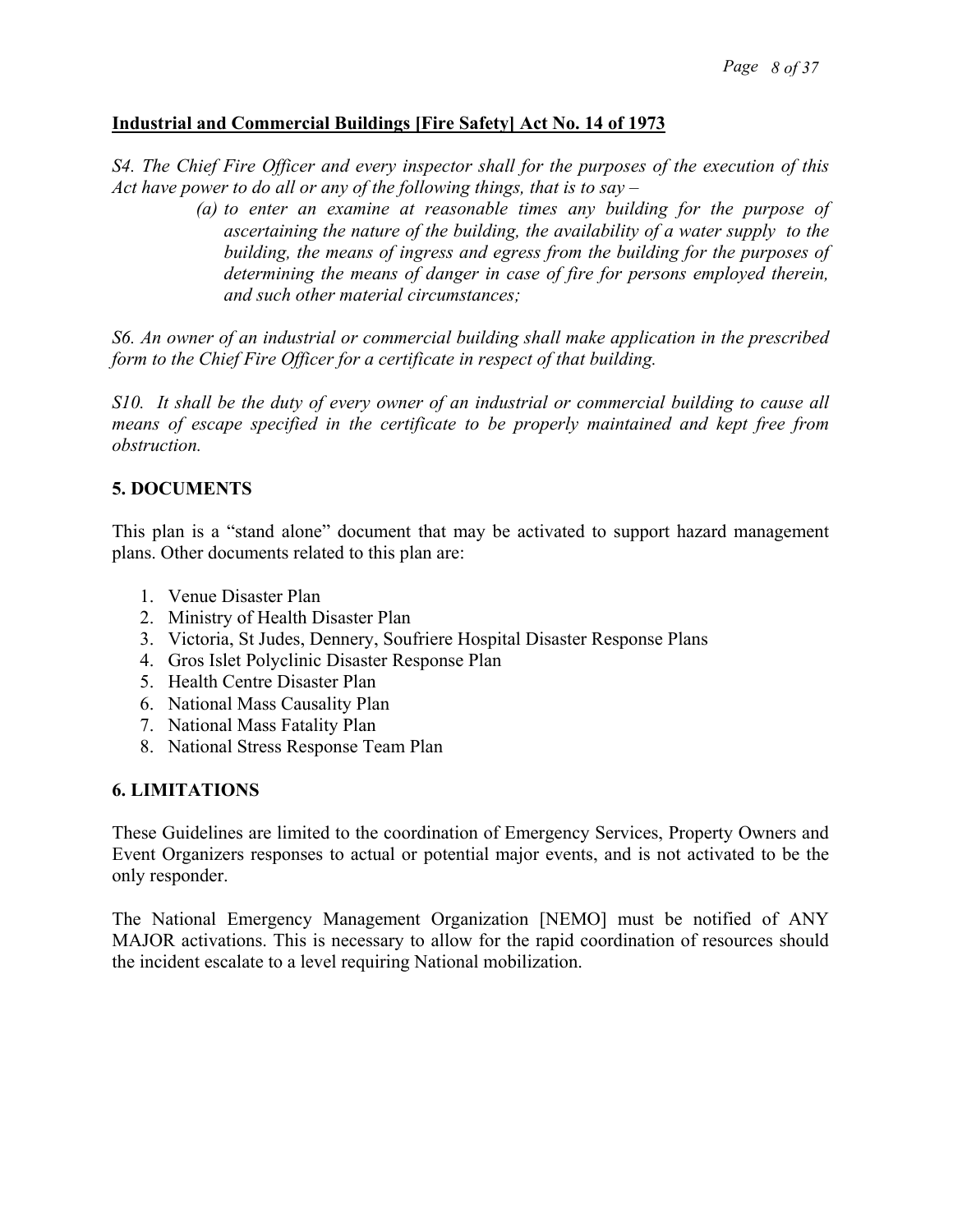#### **7. RESPONSE SCENARIOS AND ORDER OF PRECEDENCE**

During ANY event, the following situations may arise requiring a coordinated response;

#### A National Security Incident with no Humanitarian Response

Law and Order type incidents, Terrorism and other incidents which do not impact on civilians, mass gathering facilities, other locations where Teams, Officials, Media and Sponsors (TOMS) and VIPS are located and which do not require a response by Civilian Authorities will be controlled and responded to by the Royal Saint Lucia Police Force in accordance with the National Security Plan which will take precedence

#### A National Security Incident which requires a Humanitarian Response

This type of incident will be controlled by the Command Post with the NEOC in support of the humanitarian operations. The NEOC will be required to maintain a Liaison Officer within the Command Post for coordination purposes. The National Emergency Management Plan will be activated in support of the National Security Plan.

#### A Natural or Technological Disaster (Earthquake, Flood, Major Fire)

The impact of a hazard which results in a national disaster will be controlled by and responded to by the NEOC in accordance with the National Emergency Management Plan which will take precedence. The Regional Response Mechanism and CDERA support will be made available on request in accordance with existing protocols.

A Natural or Technological Disaster that compromises National Security In this type of scenario, the Command Post will control the situation, whilst allowing the Director NEMO to deal with the humanitarian matters.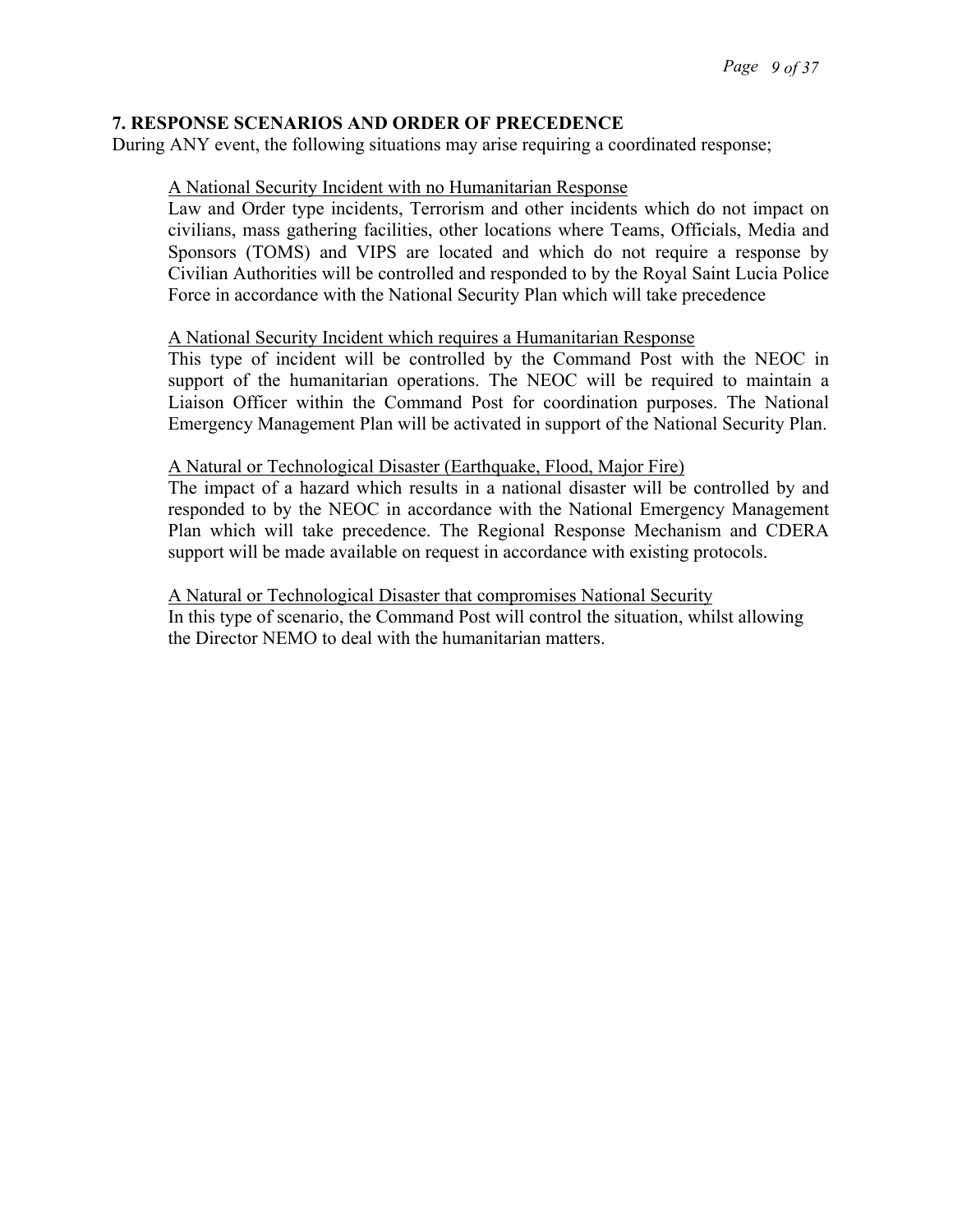# SECTION II: MASS CROWD EVENTS GUIDELINES.

# **1. EMERGENCY PLAN**

1.1 All sites where **Mass Crowd Events** are to be held must have an Emergency Plan. The Emergency Plan is what will help Owners of Facilities, Organisers and the authorities to ensure that all persons attending are safe as possible at all times.

1.2. The designing and updating of the Emergency Plan is the responsibility of the owner of the facilities where **Mass Crowd Events** are to be held. The purpose of the plan is to give the authorities the information about the facilities, the areas at risk and the resources to prevent and respond in the case of an emergency to protect the population attending the **Mass Crowd Event**.

1.3. The Emergency Plan must describe and have information about:

- 1. General lay-out / plans of the facilities
- 2. Entrances, corridors and exits clearly marked (normal and emergency)
- 3. Location of stages, stalls etc.
- 4. Location of people during the event.
- 5. Identification of special risks of fire, storage of explosives and electrical hazards (electrical installations and equipment, main switches, gas tanks and installations, chemicals, etc.). Together with the location type and rating of electrical protective and isolation devices.
- 6. Location and type of medical facilities/resources
- 7. Location and type of fire prevention and control equipment/resources
- 8. Location of communications equipment
- 9. Parking for patrons and emergency agencies
- 10. Location of other services (food and beverages stands, bathrooms, garbage disposal, etc.)
- 11. Evacuation plan/procedures (number of people evacuating through which routs/exits and under what circumstances)
- 12. Options for the location of the Command Post.
- 13. For the case of boats, additionally:
	- a. Route the boat will follow
	- b. Time of start and finish
	- c. Communication equipment on board, communication information and contacts.
	- d. Number and names of the crew
	- e. Emergency response capabilities of the crew (training)
	- f. Number of emergency boats and capacity if an accident occurs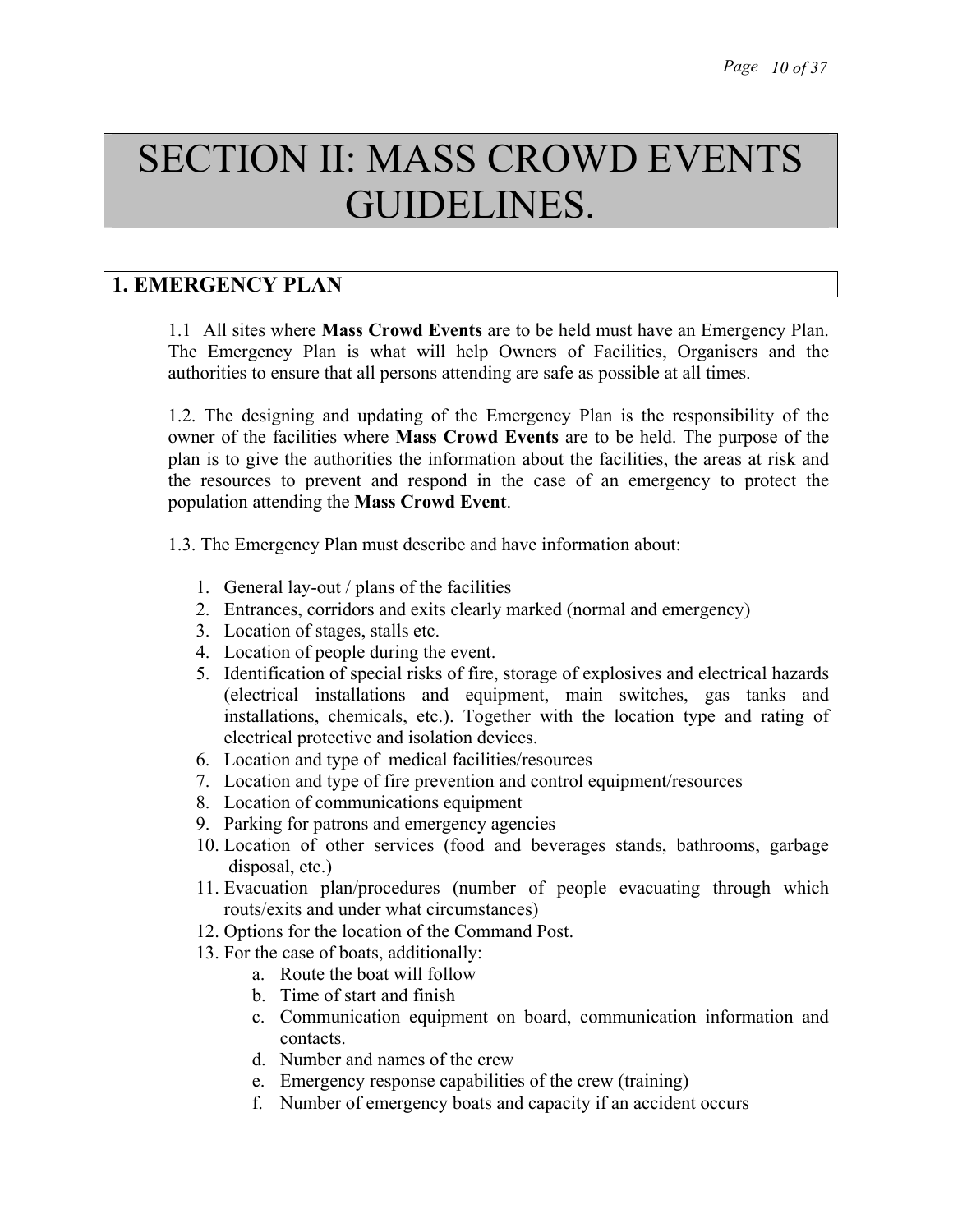- g. Medical equipment and medical attention capacity on board
- h. Emergency plan if the boat has an accident or capsizes (as opposed to evacuation plan)

1.4. The plan must be updated regularly to reflect the real situation of the facilities and the resources in the site.

1.5. The Emergency Plans must be submitted to Emergency Services by the owner of the venue for yearly approval once they are initially designed.

1.6 The Emergency Plans must be submitted to Emergency Services by the organisers of a **Mass Crowd Event** whenever a **Mass Crowd Event** with 600 people or more is to be held as described in point 11 of this document.

1.7 The authorities will process the application and plan

#### **SUGGESED HEADING FOR CONTINGENCY PLANS**

The contents of contingency plans will vary according to the type of event grounds, its location and the nature of events being staged. However, experience has shown that the following headings can be adopted to suit most situations:

- a. Fire
- b. Bomb threat, suspect package
- c. Buildings and services
	- i. damage to structure
	- ii. power cut or failure
	- iii. gas leak or chemical incident
- d. Safety equipment failure
	- i. turnstile counting mechanism
	- ii. closed circuit television
	- iii. public address system
	- iv. electronic information boards
	- v. stewards' radio system
	- vi. internal telephone systems
- e. Crowd control
	- i. surging or crushing
	- ii. pitch incursion
	- iii. late arrivals or delayed start
	- iv. lock-outs
	- v. ejection/detention
	- vi. disorder inside the ground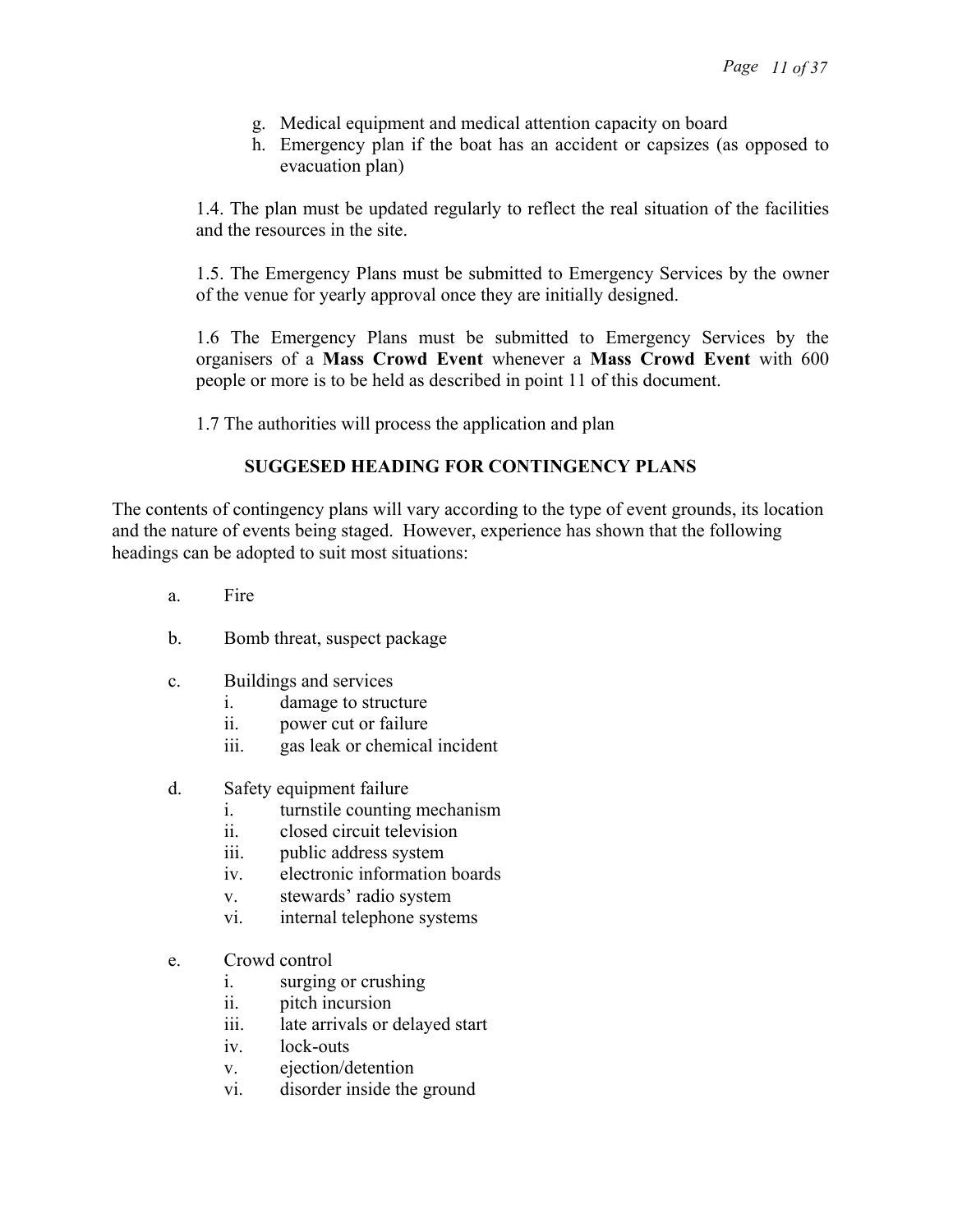- vii. large-scale ticket forgery
- f. Emergency evacuation
- g. Ticketing strategy in the event of an abandoned event
- h. Features/considerations specific to the location

#### **2. OBLIGATIONS OF OWNERS/MANAGERS OF FACILITIES**

2.1. The Owners/Managers of the following venues will be required to maintain approved Emergency Plans for their respective venues with the contents mentioned in 9.3. The special requirements of these plans must be brought to the attention of any individual or agency staging any **Mass Crowd Event** at these venues:

- 1. The National Cultural Complex
- 2. The National Sports Stadium
- 3. Beausejour Cricket Ground
- 4. Pigeon Island National Landmark
- 5. Marchand Grounds
- 6. Mindoo Phillip Park
- 7. Derek Walcott Square
- 8. Cul de Sac Party Site
- 9. Fond D'Or Historic Site
- 10. Balembouche Estate
- 11. Millennium Park
- 12. Euralis Booty [Vigie] Sports Complex
- 13. Any other venue where a **Mass Crowd Event** is held

2.2. In an effort to protect their own interest and public liability, owners/managers of facilities which are requested for rent or otherwise for the staging of **Mass Crowd Events** must ensure that all the requirements as outlined in this document are brought to the attention of the organisers of any event which constitutes a **Mass Crowd Event**  with 600 people or more.

2.3. Owners of facilities must ensure the facilities are insured.

2.4. All entries/exits should be clearly marked.

2.5. The management of venues identified along with persons staging events will be required to put in place arrangements for Masters of Ceremonies/Announcers to inform patrons of evacuation corridors, emergency exits and to provide any other information which will assist patrons in evacuating safely in the event of an emergency.

2.6 Management must ensure that the property is routinely inspected and certified by the Chief Electrical Engineer to ensure compliance with Electricity Regulations.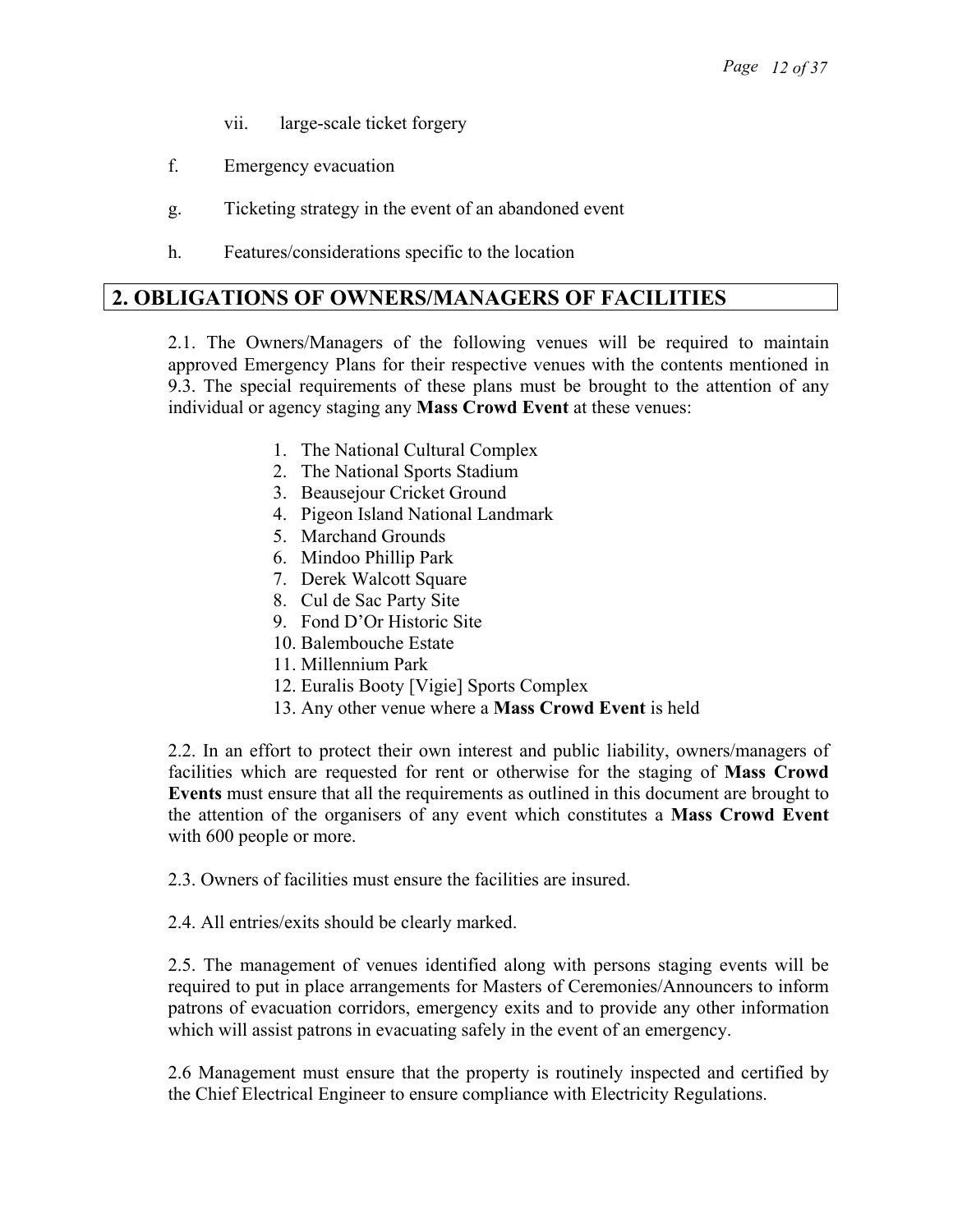2.7 In the event that an alteration to the existing electrical distribution system is required to facilitate the event, organisers of the event will be required to ensure that the works are inspected and certified by the Chief Electrical Engineer twenty-four [24] hours prior to the event or during the event as the case may be.

# **3. OBLIGATIONS/REQUIREMENTS OF ORGANISERS.**

3.1. **Notification of Events:** Organisers of any **Mass Crowd Event** are required by law to notify the Emergency Services and their partners at least six [6] weeks before the event.

The Emergency Services and their partners includes but is not confined to the following:

| Erection of temporary structures [tents, huts etc.] | Development Control Authority                 |  |
|-----------------------------------------------------|-----------------------------------------------|--|
| Solid Waste Management Plan                         | Solid Waste Management Authority              |  |
| <b>Electrical Certification</b>                     | Ministry of Works / Electrical Department     |  |
| Mass Casualty Plan                                  | Chief Medical Officer/ Ministry of Health     |  |
| <b>Request for Medical Support</b>                  | Chief Medical Officer/ Ministry of Health     |  |
| [e.g. Doctors, Nurses, Polyclinic etc.]             |                                               |  |
| Public Health Certification and License &           | Ministry of Health / Environmental Health     |  |
| [for food handlers]                                 | Department                                    |  |
| <b>EMT Support with Ambulance</b>                   | Saint Lucia Fire Service                      |  |
| First Aid Support [with Ambulance]                  | Saint Lucia Red Cross                         |  |
| Liquor License                                      | District Court                                |  |
| <b>Evacuation Plan</b>                              | Saint Lucia Fire Service                      |  |
| [to be provided by the owner of the venue]          |                                               |  |
| Permission for Fire Works                           | Saint Lucia Fire Service                      |  |
| <b>Traffic Management Plan</b>                      | Traffic Department/ Royal Saint Lucia Police  |  |
|                                                     | Force                                         |  |
| Security Plan                                       | Royal Saint Lucia Police Force                |  |
| Permission to assemble                              | Royal Saint Lucia Police Force                |  |
| [for marches, walks, demonstrations etc.]           |                                               |  |
| Work Permit                                         | Labour Commissioner's Office                  |  |
| <b>CSME</b> Certificate                             | Ministry of External Affairs                  |  |
| Public Liability Insurance                          | <b>Insurance Agent</b>                        |  |
| Artist "no show"<br>$\bullet$                       |                                               |  |
|                                                     | Eastern Caribbean Collective Organisation for |  |
| Copyright Music License                             | Music Rights                                  |  |
|                                                     | [formerly Hewanorra Musical Society]          |  |
| Request for Life Guard                              |                                               |  |
| [where events involve or are near water]            | Saint Lucia Life Saving Association           |  |
| Request for NEMO District Committee Assistance      | <b>NEMO Headquarters</b>                      |  |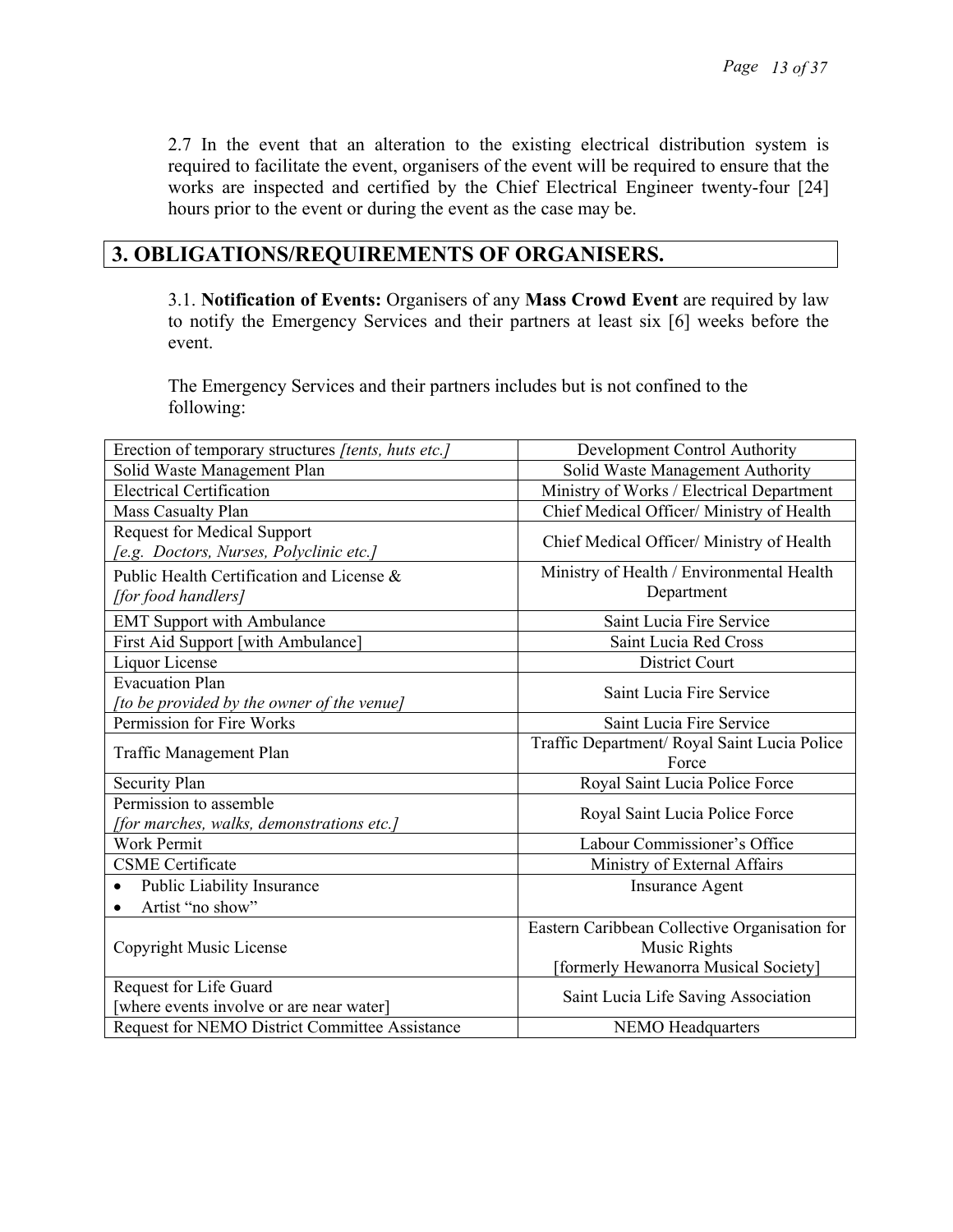3.2. Notification should be according to Emergency Service's format and the information must include:

- 1. Date and Venue
- 2. Start and Finish Times
- 3. Anticipated Crowd
- 4. Type of Show
- 5. Copy of the Emergency Plan of the venue
- 6. Copy of the insurance for the day(s) of the event.
- 7. Intention of using explosives or open flame.

The forms and notification time lines are at http://www.geocities.com/slumce

3.3. **Liability Insurance**. The Organisers must have liability insurance for the day(s) the event is to be held to cover any possible liability due to an accident or an emergency during the **Mass Crowd Event**. A copy of this document has to be submitted to the authorities as part of the notification.

3.4. **Remuneration:** Organisers of events will be required when necessary to provide such financial and/or other assistance and/or remuneration to agencies as is outlined in Legislation and Regulations governing their operations or established by Common Practice and Agency Rules.

3.5. **Passes:** Organisers of any event will be required to provide passes to designated and assigned officers from the authorised emergency agencies so as to facilitate access to the event and around the venue in which the event is being held.

3.6. **Room/Tent/Power:** Organisers will be required to provide appropriate facilities (Room/Tent, Tables, Chairs) to allow for the set up, provision and operations of communications equipment and provision of medical services. These facilities should be established in such locations that are mutually agreeable to all.

3.7. **Site Visits**. Organisers will be required to facilitate Site Visits by representatives of the Emergency Services not less than seven (7) days before the execution of the planned date of the event. The purpose of the visit would be to revise the elements mentioned in the Emergency Plan and the state and working conditions of resources. If there are any situations that have to be corrected or resources that have to be installed/fixed, etc. The authorities must notify the organiser under the understanding that those are conditions needed for the event to take place.

3.8. **Fire Safety**. Where cooking with open flames are carried out, organisers of events will be required to ensure that appropriate fire extinguishers are in place to combat any outbreaks of fires.

3.9. **Electrical Safety**. Ensure all the electrical installations meet the standards and regulations as clearly stated by the legislation.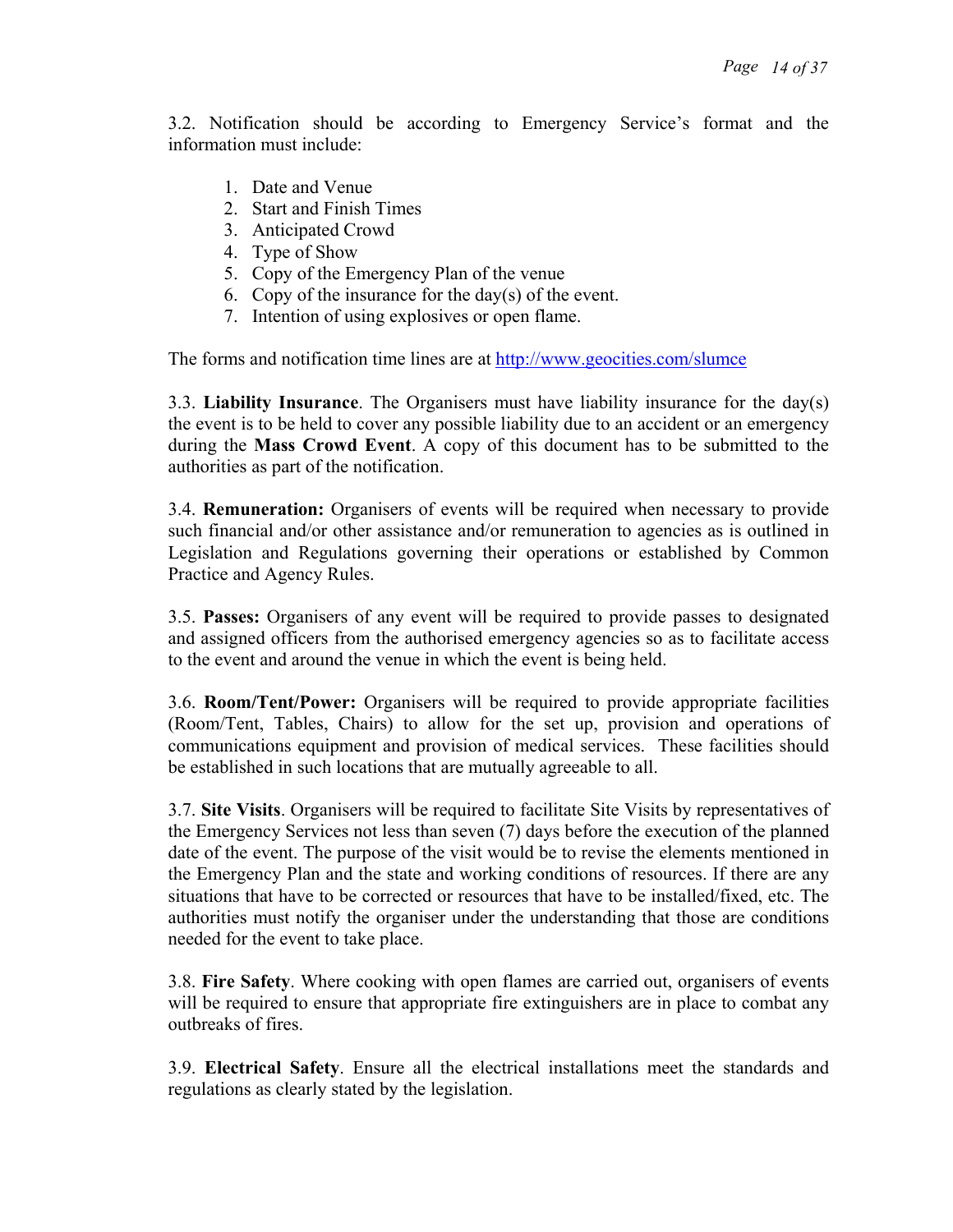3.9. **Fire works**. In the case that fire works are to be used in the event, the Saint Lucia Fire Service is to be consulted on all uses of fireworks to supervise and approve the adequate and safe storage and use of the fireworks.

Any fireworks should be arranged and located in such a way that spectators and surrounding residents are not at risk, and that there is no threat to structures at the ground or to surrounding industrial or commercial premises [particularly those where petroleum products may be stored.]

The owner/manager should also ensure that smoke from any fireworks will disperse and not become concentrated under stand roofs.

#### 3.10 **Location and Capacity of Transportation.**

- 1. Access/egress routes for emergency vehicles.
- 2. Alternative exit points and routes for all vehicles re: evacuation.
- 3. Use of private vehicles [marked] as an alternative for additional transport of victims etc. from site.
- 4. Where possible allow clear distinction between pedestrian and vehicular paths.

## **4. INSPECTIONS**

#### 4. 1 - Inspections and tests 24 hours before an event

Owner/manager should ensure that at least 24 hours before each event, the following structures, installations and components are inspected and tested by competent persons and test results recorded.

- a. Automatic fire detection and fire warning systems;
- b. Emergency telephone [where applicable];
- c. Public address system and back up loud hailers;
- d. Closed circuit television system [where applicable];
- e. Auxiliary power supplies [where applicable];
- f. Emergency lighting systems;

If any of the above systems are not operating properly and if the faults cannot be rectified before the event, contingency plans should provide for the use of acceptable substitute measurers [acceptable to emergency services] or, if necessary, the closure of the affected area.

#### 4. 2 - Inspections and tests before an event

Owner/manager should ensure that before each event, structures, installations and components are inspected and tested by competent persons to check that: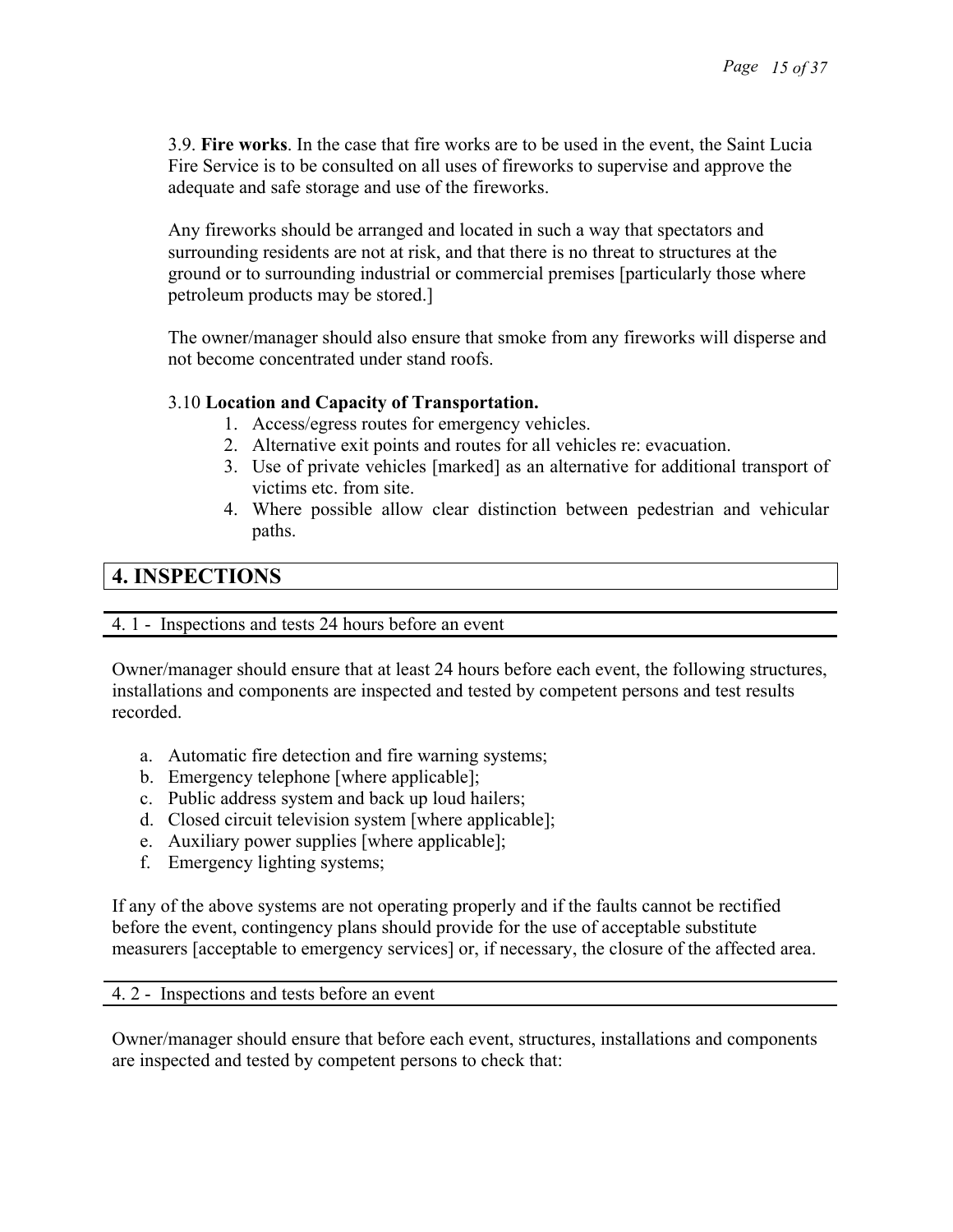- a. All structures are free from any damage, corrosion or deformation which might create a potential danger to the public;
- b. Exit doors, emergency exit doors and gates whether operated manually or electronically, are functioning;
- c. All entry and exit routes are clear of obstruction, free from trip hazards and their surfaces are not slippery; and all such routes can be safely and effectively used;
- d. There is no accumulation of combustible waste or litter; particularly in void and other areas vulnerable to fire; and all areas to which the public have access are generally clean;
- e. Containers used to store combustible waste or litter are secure;
- f. Hazardous materials have been removed, or safely stored, well away from public areas;
- g. Fire fighting equipment is in position and in good working order;
- h. Areas to which public access is prohibited are appropriately locked or sealed off;
- i. Where appropriate, the grounds do not contain any accessible items which could be used as missiles;
- j. Directorial signs are in place and illuminated;
- k. Temporary signs and fittings are secure and in their appropriate positions;

In each case, if problems are identified, remedial action should be taken before the public is allowed access to the affected area.

#### 4. 3 - Inspection during the event

During an event, owner/manager should ensure that all aisles, exits, emergency exists and escape routes are kept clear.

#### 4. 4 - Inspection after the event [and before the next]

Following each event owner/manager should ensure that any outstanding matters of concern are recorded and arrangements made for remedial action before the next event.

4. 5 - Annual Inspection

Owner/manager should arrange a detailed annual inspection of all structures, components and installations.

This inspection should:

- a. Ensure that all surfaces, seats, ramps, doors, gates, boundary walls, fences and claddings are fit for their intended purpose;
- b. Ensure that load-bearing walls are capable of withstanding the loads to which they are likely to be subjected and that they perform properly their required functions;
- c. Ensure that all mechanical and electrical installations are in good order, and if required serviced;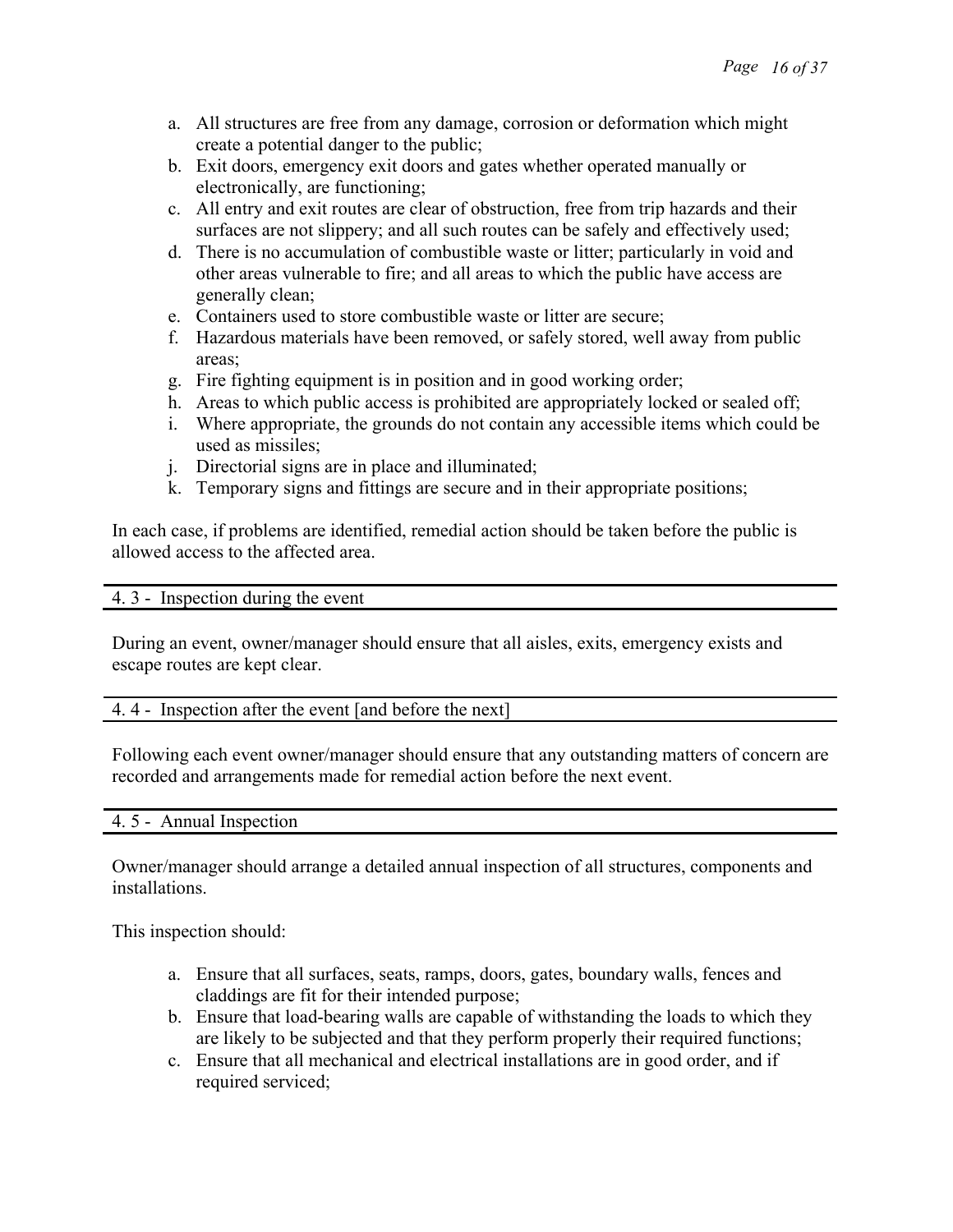d. Ensure that all fire installations [sprinklers, extinguishers, hoses, smoke/fire detectors] are in good order, and if required serviced;

The annual inspection should be carried out by competent persons with the appropriate qualifications and experience. In particular, it is recommended that the inspection and testing of structures be carried out by chartered engineers, architects or surveyor with the appropriate skills and experience.

The extent to which a structural appraisal is necessary for existing structures cannot be prescribed. Much will depend upon the type of structure, its size, condition, location, the materials used in its construction and the standard of maintenance.

Other specific tests, other than annual ones, may be required; for example, under the terms of the designer or manufacturer's written instructions, or as specified by the relevant Government Agency.

# **5. STANDARDS**

#### **The need to meet standards:**

The Owner/Manager should put in place procedures for ensuring the safe usage of their venue. The fact that a structure may be designed for temporary use [e.g. tents] does not justify acceptance of lower margins of safety than those required for permanent structures.

#### **Good House Keeping:**

In particular; all staff should be encouraged to identify and report to owner/manager at an early stage any problem which might compromise safety, be relating to the structures at the ground, its systems, facilities or equipment.

#### **The need to count:**

Spectators entering all sections of the compound, including VIP and lounge areas, should be accurately counted at their time of entry, and their number controlled in order to ensure that overcrowding does not occur. This applies even if entry to the event is by ticket/invitation only.

# **5. 1 - Provision of Temporary Seating Facilities**

Due to their transitory nature, many events require easily-constructed temporary structures. This includes the stage platform itself, as well as towers to house speakers and floodlights, temporary seating (i.e. bleachers), dance platforms, roofs, towers and masts, viewing platforms, marquees and large tents, and artistic or appearance items such as archways, overhead signage and even sideshows.

The Saint Lucia Fire Service requires that:

- 1. the first row of seats from the stage should be at least six feet from the stage;
- 2. the main center aisle be at a minimum of six feet wide; and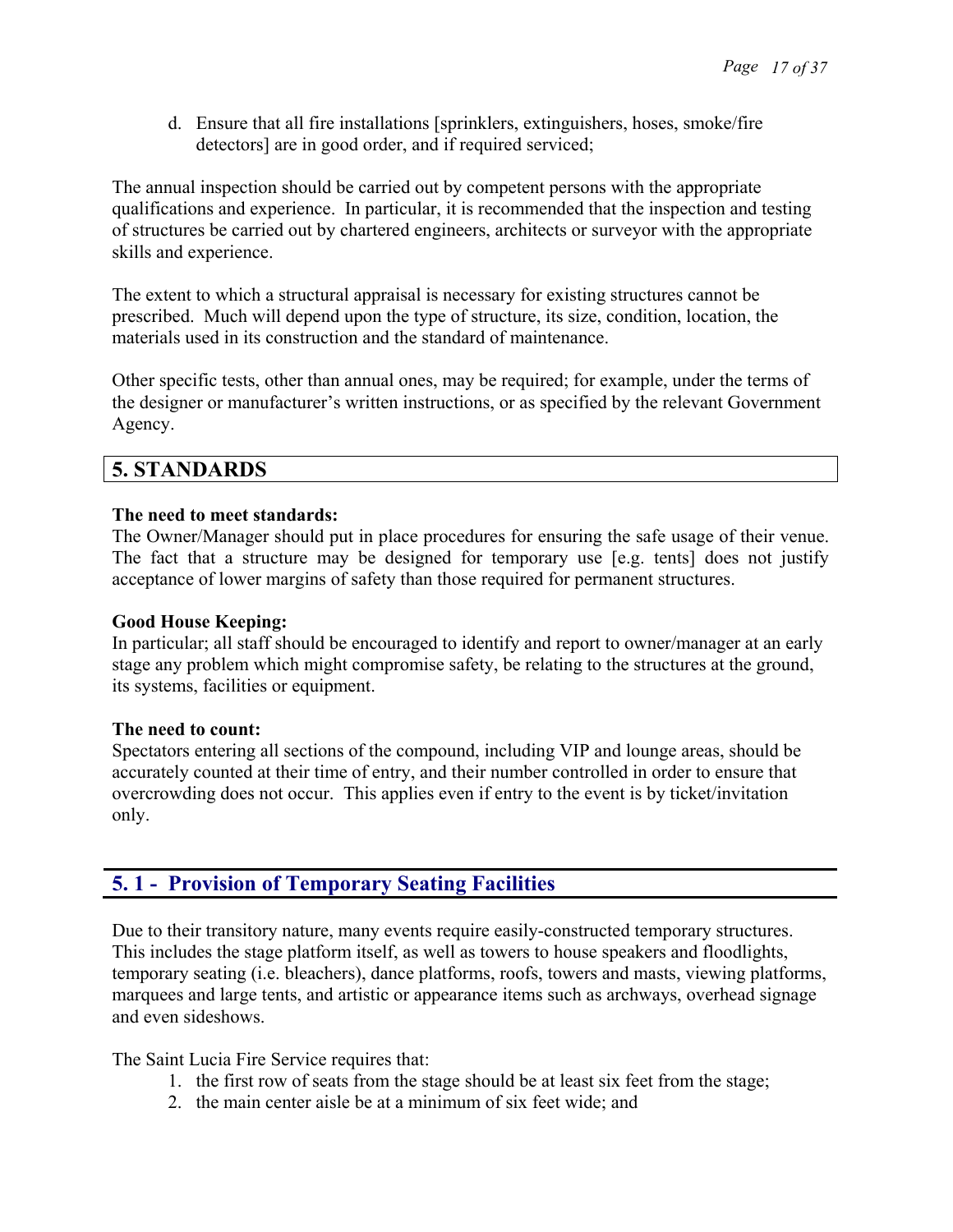- 3. all secondary aisles be at least three feet wide.
- 4. seating should be in clusters of a maximum of ten seats wide and five seats deep



# **Stage**

# **5.2 Provision of Toilet Facilities**

#### **TOILETS**

 Where existing toilet facilities are judged inadequate, additional portable units must be made available. Important matters to consider include:

- Toilet locations should be:
	- $\triangleright$  well-marked:
	- $\triangleright$  well-lit (including surrounding area) if night usage is expected;
	- $\triangleright$  serviced (including pump-out of portables) on a 24-hour basis during the event (vehicle access is necessary); and
	- $\triangleright$  located away from food storage and food service areas.
- Other considerations in the provision of toilets are:
	- $\triangleright$  provision for the safe disposal of needles, syringes and other sharps away from the reach of children; and
	- $\triangleright$  if appropriate, provision of condoms at some events.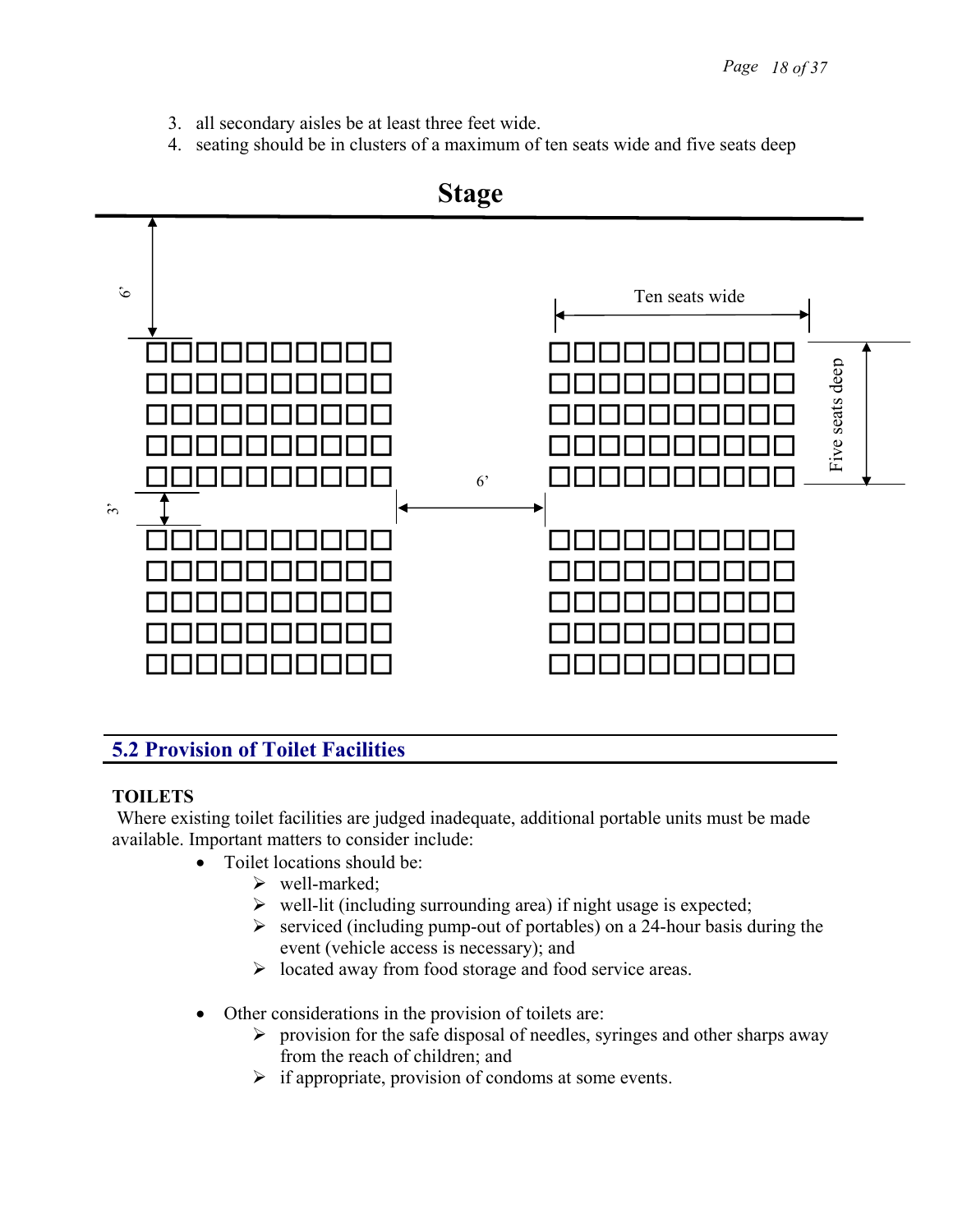In determining the number of toilets to be provided for particular events, the following criteria should be considered:

- The duration of the event.
- The composition of crowd.
- Whether the event is pre-ticketed and numbers known or un-ticketed.
- Staggering finishing times where there are multi functions.
- The weather.
- Whether alcohol will be consumed.

Calculating the number of toilets required for an event is a matter for conjecture and there is no universal standard. Where local laws or regulations do exist these must be applied. Better management of events can be achieved by providing additional facilities. Assume 50/50 male/female split unless otherwise advised. The following tables should only be taken as a guide.

#### **Toilet facilities for Mass Crowd Events where alcohol IS available**

|                | <b>MEN</b> |                |                    | <b>WOMEN</b> |                    |
|----------------|------------|----------------|--------------------|--------------|--------------------|
| <b>Patrons</b> | WC         | <b>Urinals</b> | <b>Hand basins</b> | <b>WC</b>    | <b>Hand basins</b> |
| $<$ 500        |            |                |                    |              |                    |
| < 1000         |            |                |                    |              |                    |
| $<$ 2000       |            |                |                    |              |                    |
| $<$ 3000       |            |                | ، 4                | 22           | 14                 |
| $5000$         |            | ЭU             |                    |              |                    |

#### **Toilet facilities for Mass Crowd Events where alcohol IS NOT available**

|                | <b>MEN</b> |                | <b>WOMEN</b>       |           |                    |
|----------------|------------|----------------|--------------------|-----------|--------------------|
| <b>Patrons</b> | WC         | <b>Urinals</b> | <b>Hand basins</b> | <b>WC</b> | <b>Hand basins</b> |
| $<$ 500        |            |                |                    |           |                    |
| < 1000         |            |                |                    |           |                    |
| $2000$         |            |                |                    |           |                    |
| $<$ 3000       |            |                |                    | Ιð        |                    |
| مممء           |            |                |                    |           |                    |

| <b>DURATION OF EVENT</b> | <b>QUANTITY REQUIRED</b> |
|--------------------------|--------------------------|
| 8 hrs plus               | 100%                     |
| $6-8$ hrs                | 80%                      |
| $4-6$ hrs                | 75%                      |
| Less than 4 hrs          | 70%                      |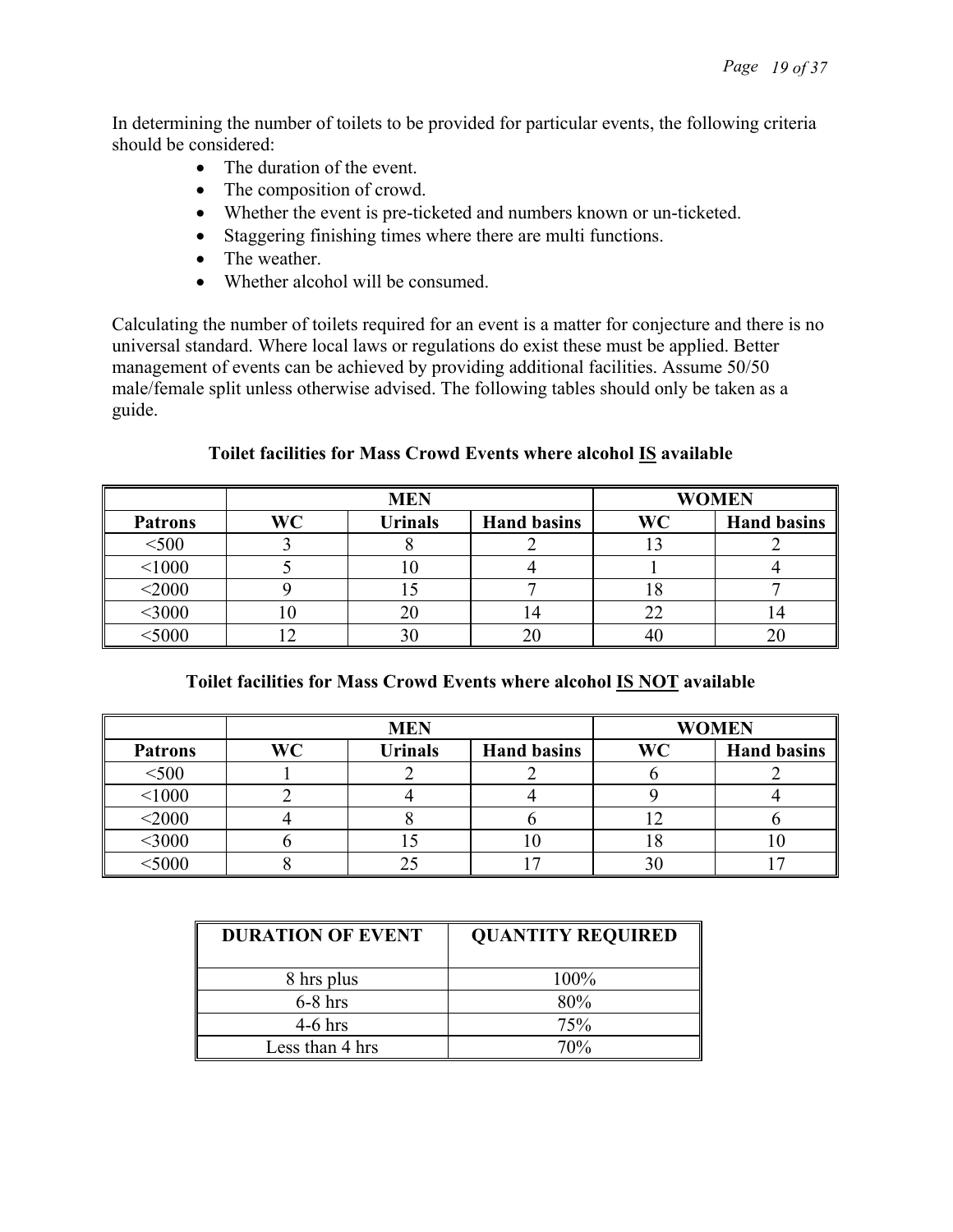#### **Toilets for the Disabled**

• At least one toilet per gender is required for the disabled.

#### **Food Vendors' Toilets**

• Separate hand washing facilities should be made available for food handlers.

# **5.3 Provision of First Aid and Medical Posts**

The responsibility for the provision of suitably trained medial personnel and/or first aiders lies with the Event Planner. While the Owner/Manager is responsible for the provision, upkeep of the first aid room, its equipment and materials.

| <b>Patrons</b> | Personnel | <b>First Aid</b><br><b>Posts</b> |
|----------------|-----------|----------------------------------|
| 500            |           |                                  |
| 1,000          |           |                                  |
| 2,000          |           |                                  |
| 5,000          |           |                                  |
| 10,000         | 12        |                                  |
| 20,000         | $22+$     |                                  |

The number of First Aid/Medical personnel and posts will vary with the type of event.

*SOURCE: St John Ambulance Australia* 

#### **First Aiders**

First aiders are generally not required for events smaller than 500 patrons, which are held in close proximity to ambulance/hospital services.

First Aiders should:

- a. Be aged not less than 16 years old;
- b. Have no other duties or responsibilities during the event;
- c. Report for duty at the venue before spectators are admitted;
- d. Remain in position with medial staff until all spectators have left the venue.

#### **First Aid/Medial Posts**

These should be conspicuous and identified by an illuminated sign at night. Ideal locations are near the main entrance, and for large concerts, provision should be made behind the stage barrier.

The number of first aid posts required would depend on what first aid room facilities are available. Every venue should have at least one room where there is power and running water, to serve as a medical room/post.

### **ANY ROOM WILL NOT DO.**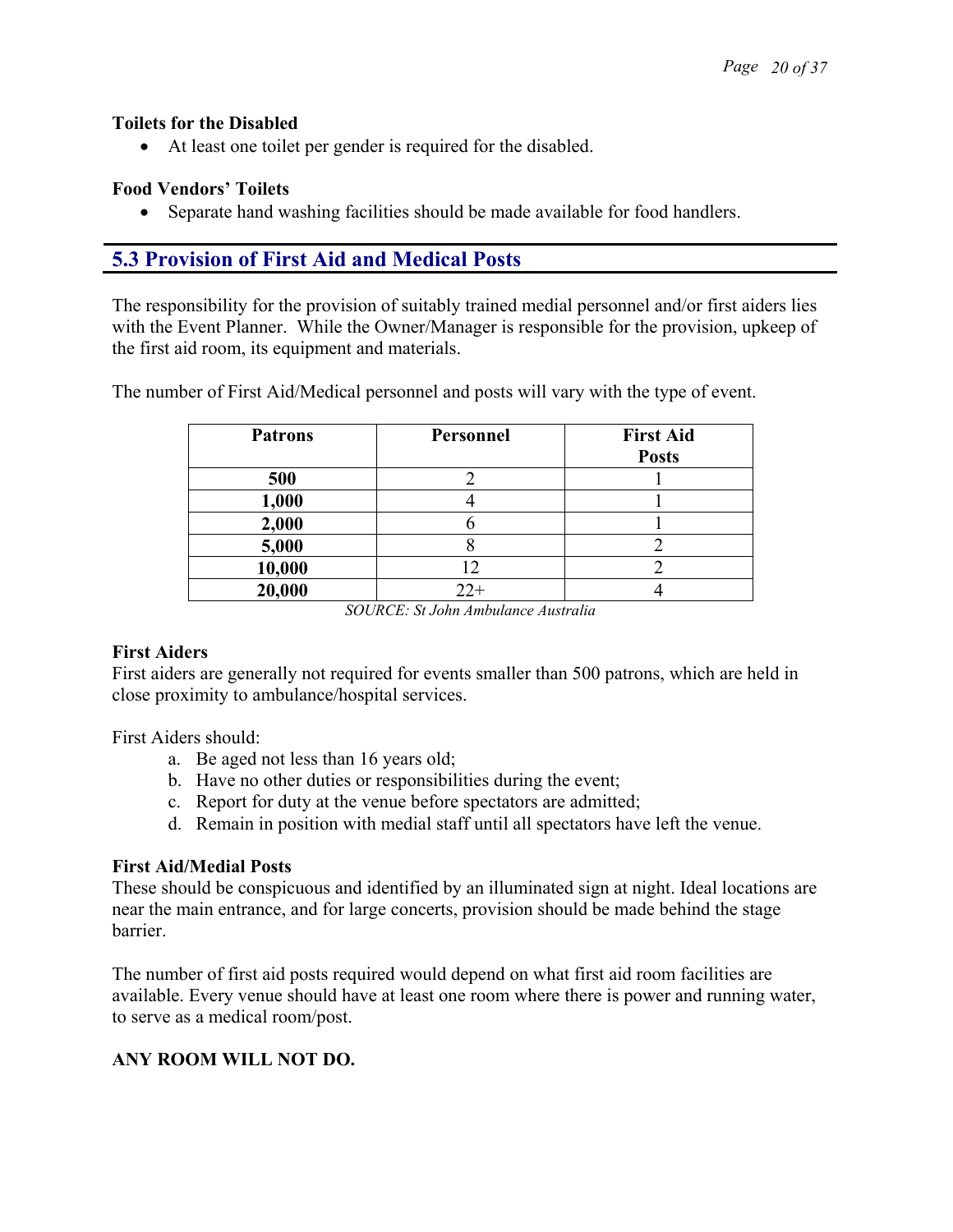The first aid room/medical post should:

- a. Be easily accessible to both spectators and emergency services and their vehicles;
- b. Have a doorway large enough to allow access for a stretcher or wheelchair;
- c. Include an area in close proximity where patients, relatives and friends can be seated while waiting.

#### **Casualties**

Experience from events has shown that most casualties are from:

- a. heatstroke, dehydration, respiratory distress;
- b. cuts from broken glass and drink can ring pulls;
- c. injuries from missiles, usually bottles and cans;
- d. fainting and exhaustion from a combination of hysteria, heat and alcohol, and at concerts, this often occurs at or near the stage barrier;
- e. trampling or crushing from crowd pressure;
- f. crowd 'surfing' and stage diving;
- g. illicit drug and alcohol abuse;
- h. epilepsy attacks brought about from strobe lighting; and
- i. age-related illness.

## **5.4 Provision for Parking**

It is generally accepted that a period of great risk to Mass Crowds is at the time of leaving the facility after an event or during an emergency evacuation. It is important therefore, to provide exit systems capable of accommodating safely the passage of people within an acceptable period of time so as to avoid congestion.

The table below shall determine the minimum number of exits required at these facilities.

The following are extracts from the Saint Lucia Building Code, June 1997 Edition.

Section 5 – Public Health and Safety Page 5-13

| Number of Persons | Number of Side Exits |
|-------------------|----------------------|
| $0 - 600$         |                      |
| $601 - 999$       |                      |
| $1,000$ or more   |                      |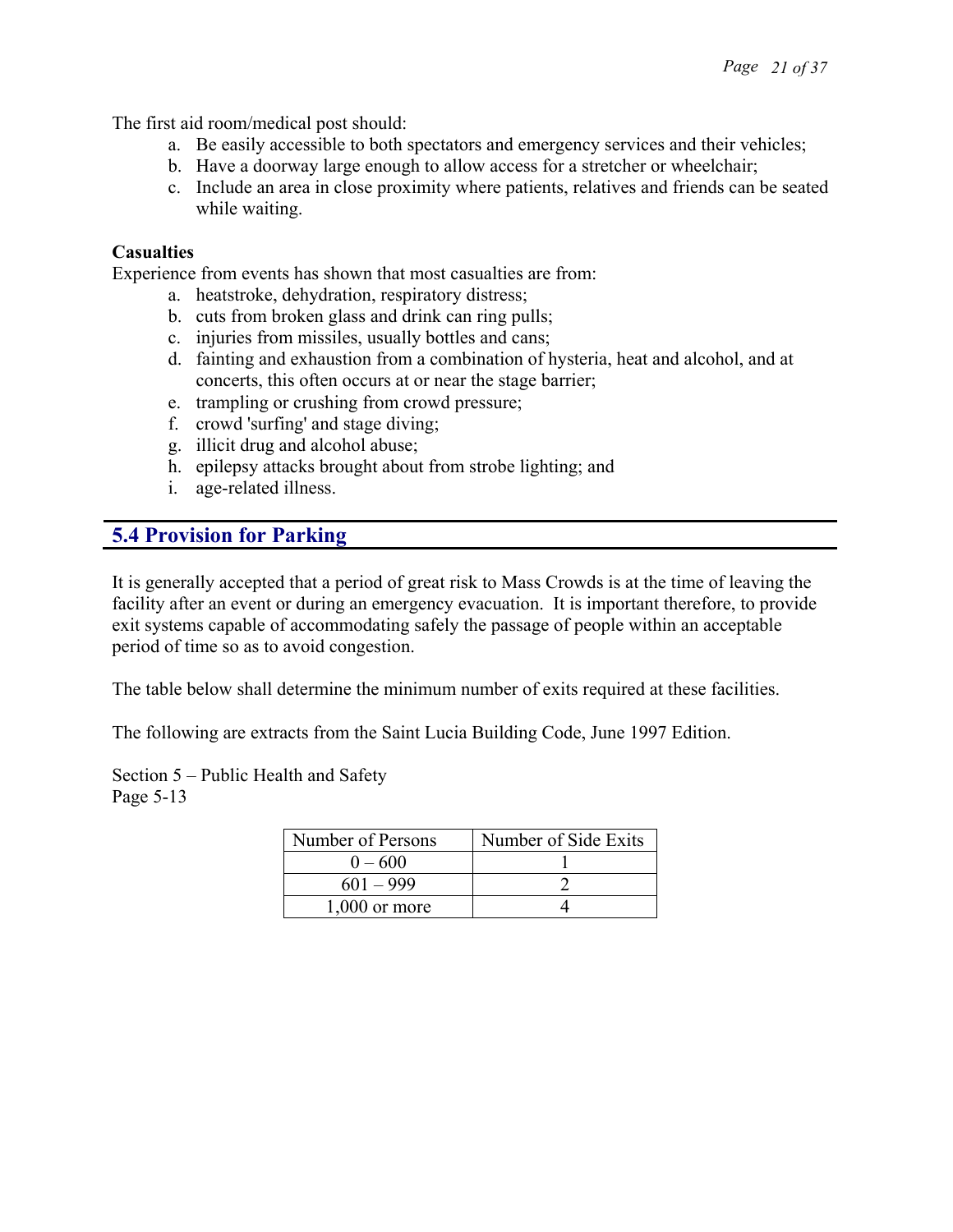Appendix F – Accessibility Guidelines for Handicapped Persons Section 14: parking Lots Page F8

| Total Number of       | Required number of  |
|-----------------------|---------------------|
| Parking Spaces in Lot | Spaces Reserved for |
|                       | Handicapped Persons |
| $1 - 50$              |                     |
| $51 - 75$             | 2                   |
| $76 - 100$            | 3                   |
| $101 - 200$           |                     |
| $201 - 500$           | 5                   |
| Over 500              | 1% of the total     |
|                       | number of spaces    |

Accessible Parking for the Physically Handicapped

Appendix F – Accessibility Guidelines for Handicapped Persons Section 7: Theatres, Cinemas and Auditoria Page F-4/F-5

#### Spaces Required For Wheelchairs

| Number of Fixed | Number of Required For       |
|-----------------|------------------------------|
| Seating         | Wheelchairs                  |
| Up to $200$     |                              |
| $201 - 300$     |                              |
| $301 - 400$     |                              |
| $401 - 500$     |                              |
| $501 - 600$     |                              |
| Over 600        | 6 plus 1 for each additional |
|                 | increment of 500 seats to a  |
|                 | maximum of 12                |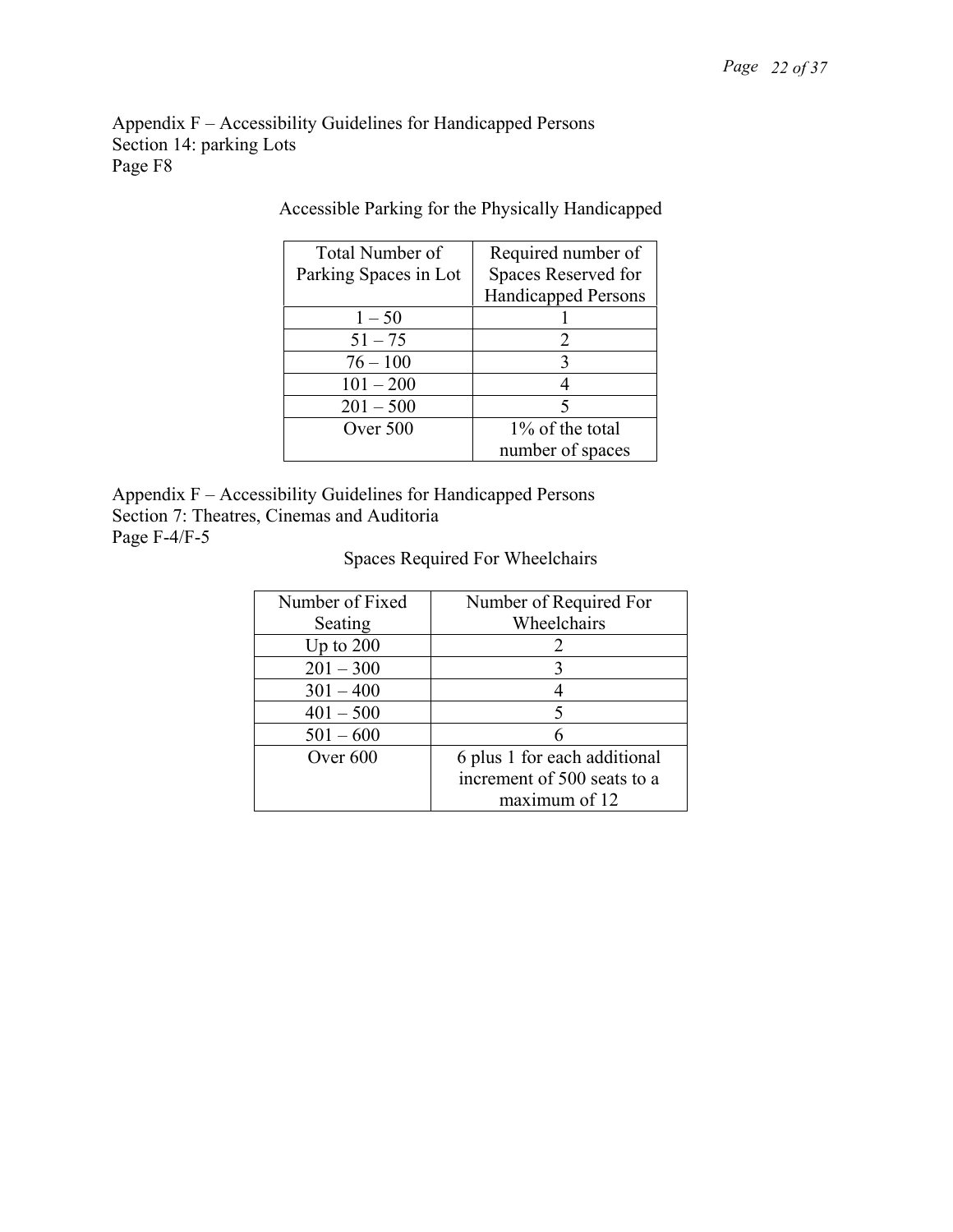#### **5.5 Exit Doors and Gates**

Keeping the gangway clear -- It is essential that gangways, both lateral and radial, are kept clear; especially in areas where the passage of spectators and other personal obstructs the views of seated spectators, including spectators using wheelchairs. In addition to the efforts of stewards, spectators should be informed of this requirement by signs and other mean; for example, by announcements in the event programme and via the public address system.

Exits doors and gates should meet the following requirements:

- a) All final exits doors and gates, unless secured in an open position, should be staffed at all times while the venue is in use;
- b) No door or gate forming part of an exit route should be locked or fastened in such a way that it cannot be easily and immediately be opened by those in need of an emergency exit;
- c) There should be no obstructions and no changes in level at exits;

# **6. SPECIAL CONSIDERATION**

# **6A -- PERSONS WITH DISABILITIES**

#### **6.1 Provision for people with disabilities**

It is the responsibility of the Owner/Manager/Event Planner to ensure that accommodation provided for people with disabilities is, safe, properly designed and managed.

Depending upon the particular circumstances at a venue, provision for disabled spectators on standing areas may need to be considered. The fact that an area is designated for standing spectators does not mean that provision for semi-ambulant spectators, or those using wheelchairs, should not be considered.

#### **6.2 Legislation**

Though in Saint Lucia there is no specific legislation for the disabled, the Constitution does guarantee the right of assembly. With this in mind the Owner/Manager/Event Planner should take all reasonable measurers to ensure that they are not discriminating against disabled people.

#### **6.3 Definitions**

The term "disability" is defined as meaning any physical or mental impairment which has a substantial and long term adverse effect on a person's ability to carry out normal day to day activities.

In the context of event planning, attention should focus upon people who use wheel chairs. However other forms of disability should be considered, as follows: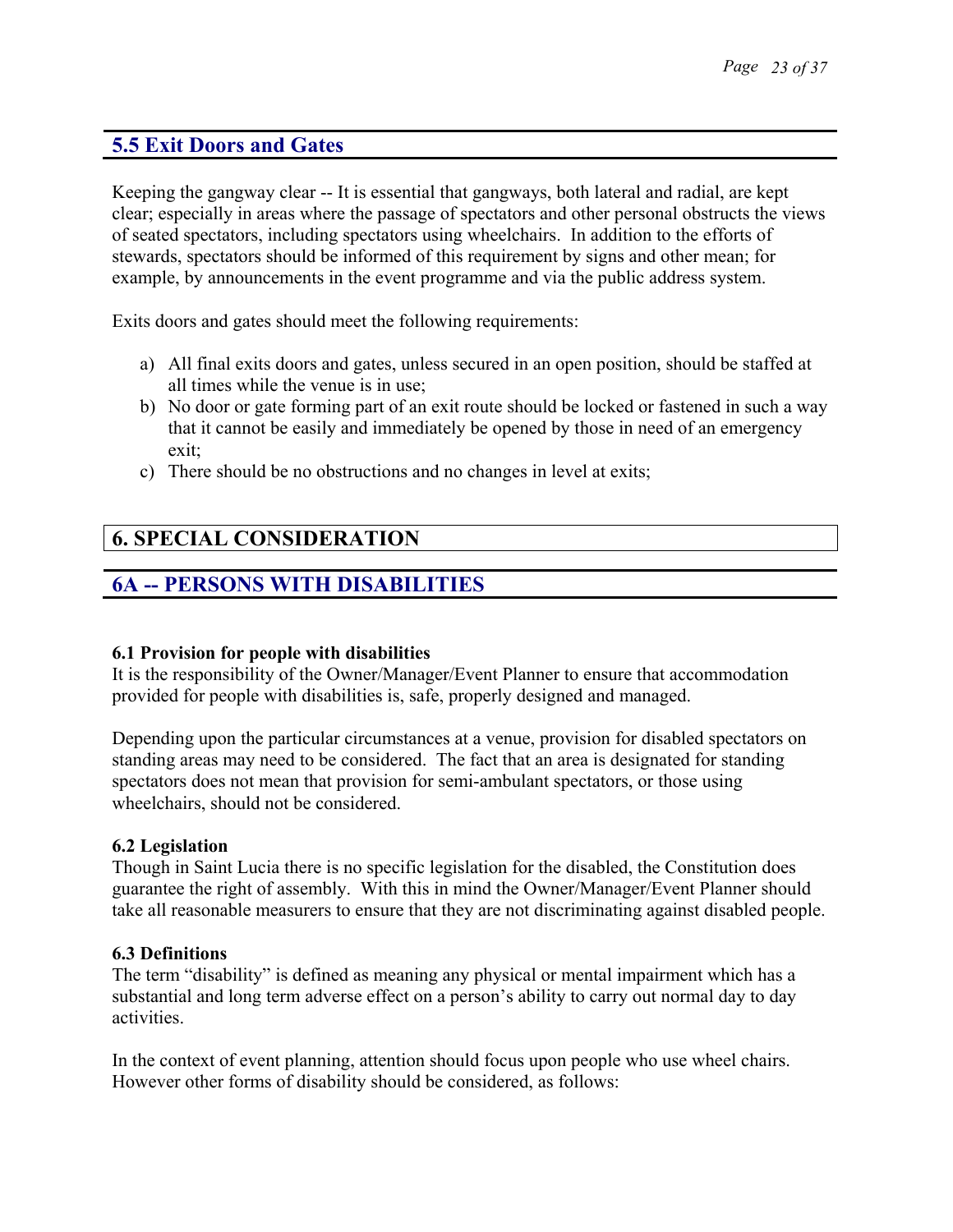- a) People with impaired vision This includes people who are totally blind;
- b) People with impaired hearing This includes people who are totally deaf or have a hearing impairment;
- c) People with impaired mobility These include:
	- i. People in wheelchairs who remain in their chairs while viewing the event;
	- ii. People who arrive at the venue in a wheelchair but transfer to a seat;
	- iii. People who view the event from their own special vehicle;
	- iv. Semi ambulant people, who can walk, either unaided with difficulty or only with assistance

#### **6.4 People with impaired vision**

Provision for people with impaired vision should take into account the following considerations:

- a) All signs, and particularly signs relating to fire safety and emergency evacuation, should be presented and sited so that as far as possible they can be easily seen and readily distinguishable by those with impaired vision or impaired colour perception. Advice on this matter is available from the Saint Lucia Blind Welfare Association. It should be stressed, however, that only a minority of the general population has perfect vision, and that clear, well designed signage will therefore be of benefit to all spectators.
- b) Although the need for good housekeeping and good design is emphasised throughout this Guide, thoughtless actions and poor design present particular hazards for people with impaired vision. Examples of this include doors or windows which open outwards into narrow circulation routes, low obstacles left lying in the path of main circulation routes, and changes in level. Owner/Manager should therefore ensure that all staff and stewards are trained to take special care in areas where it is known that people with impaired vision are present.
- c) Although clear, audible public address announcements are of benefit to all spectators, they are vital for the safety and enjoyment of people with impaired vision.
- d) Owners/Managers/Event Planners should consider the possible need to accommodate guide dogs during an event.

#### **6.5 People with impaired hearing**

Provision for people with impaired hearing should take into account the following:

- a) In the same way that the safety and enjoyment of people with impaired vision depends on clear, audible public address announcements, people with impaired hearing rely on the presentation of clear, informative visual information on scoreboards, electronic boards and video boards.
- b) Owners/Managers should consider the installation of audio induction loops in areas of spectator accommodation and in ticket offices.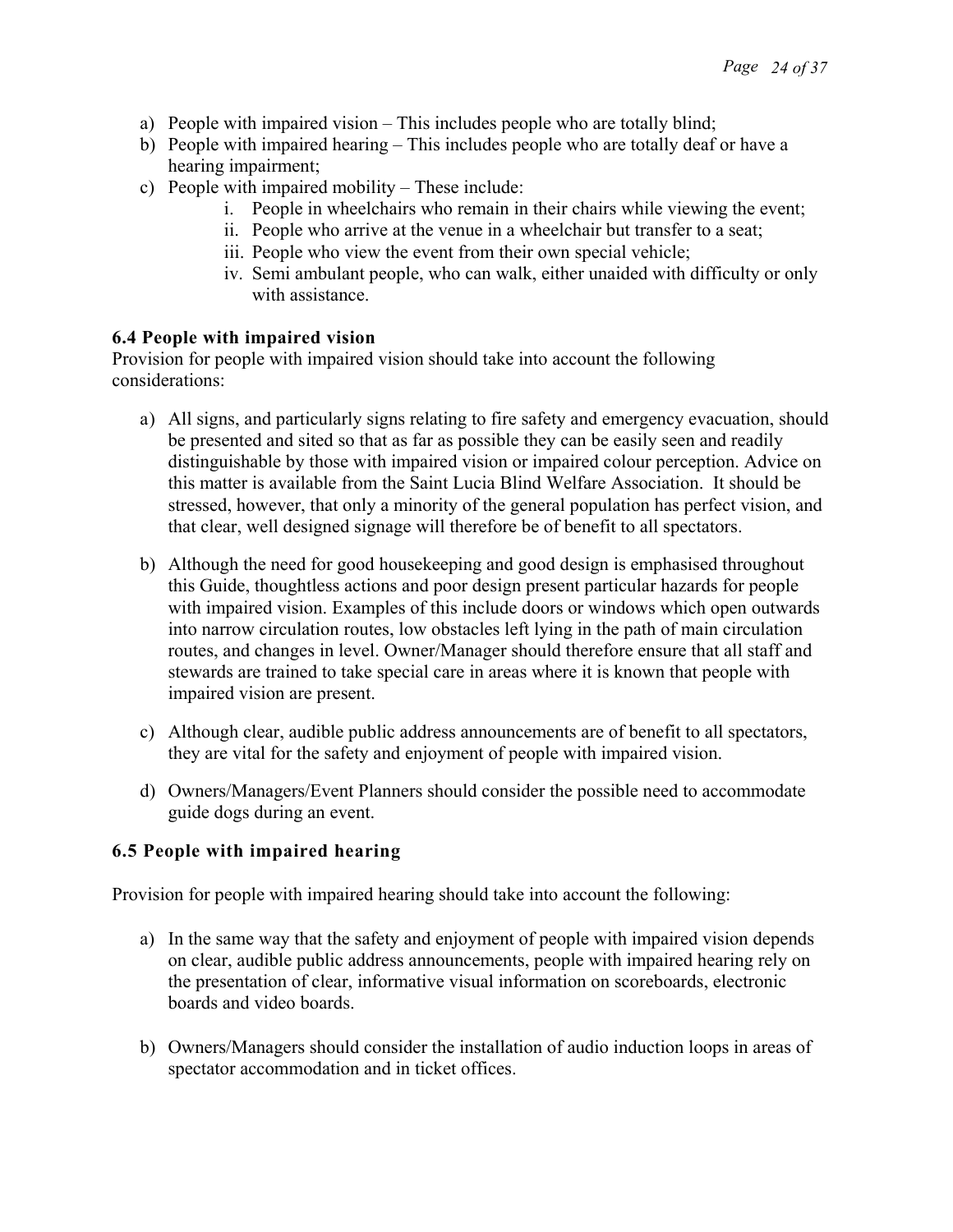- c) It should be noted that many people with impaired hearing rely on lip-reading. At points where important information may be requested, such as at turnstiles and counters, lighting levels should therefore be sufficient to allow for lip-reading.
- d) Owners/Managers may wish particular stewards or members of staff to undergo brief training in methods of communication with people who have impaired hearing.
- e) Although people with impaired hearing may experience difficulty in hearing messages on the public address system, they may still be sensitive to sound and to conventional alarm signals. It is also reasonable to expect spectators around them to warn those with impaired hearing in the event of an emergency. (See also

#### **6.6 Dispersal of ambulant and semi-ambulant disabled spectators**

It is recommended that accommodation for disabled spectators should be dispersed throughout the sports ground, this in order to provide a range of viewing options.

Owners/Managers and designers should therefore take into account the following issues:

- a) Ambulant and semi-ambulant disabled spectators may be physically unable, or may find it difficult, to gain access to all parts of the spectator accommodation.
- b) The widespread dispersal of ambulant and semi-ambulant disabled spectators may conflict with the fundamental need for their early evacuation.
- c) The requirements for stairways for use by semi-ambulant people may vary as a result of the application of Saint Lucia's Building Codes.

It may therefore be appropriate to identify areas to be used by ambulant and semi ambulant disabled spectators (and their helpers) that are close to exits. These areas should ideally be situated where there are few steps to negotiate and where the gradient of the seating tier is not more than 20°.

Wheelchair storage space should also be provided within reasonable distance for spectators who prefer to transfer from their wheelchairs to a seat.

#### **6.7 Dispersal of wheelchair spaces**

The recommendation that accommodation for disabled spectators should be dispersed throughout the sports ground also applies to the provision of spaces for spectators using wheelchairs.

*For new construction: Reasonable provision of wheelchair access should be made in accordance with Saint Lucia's Building Codes.*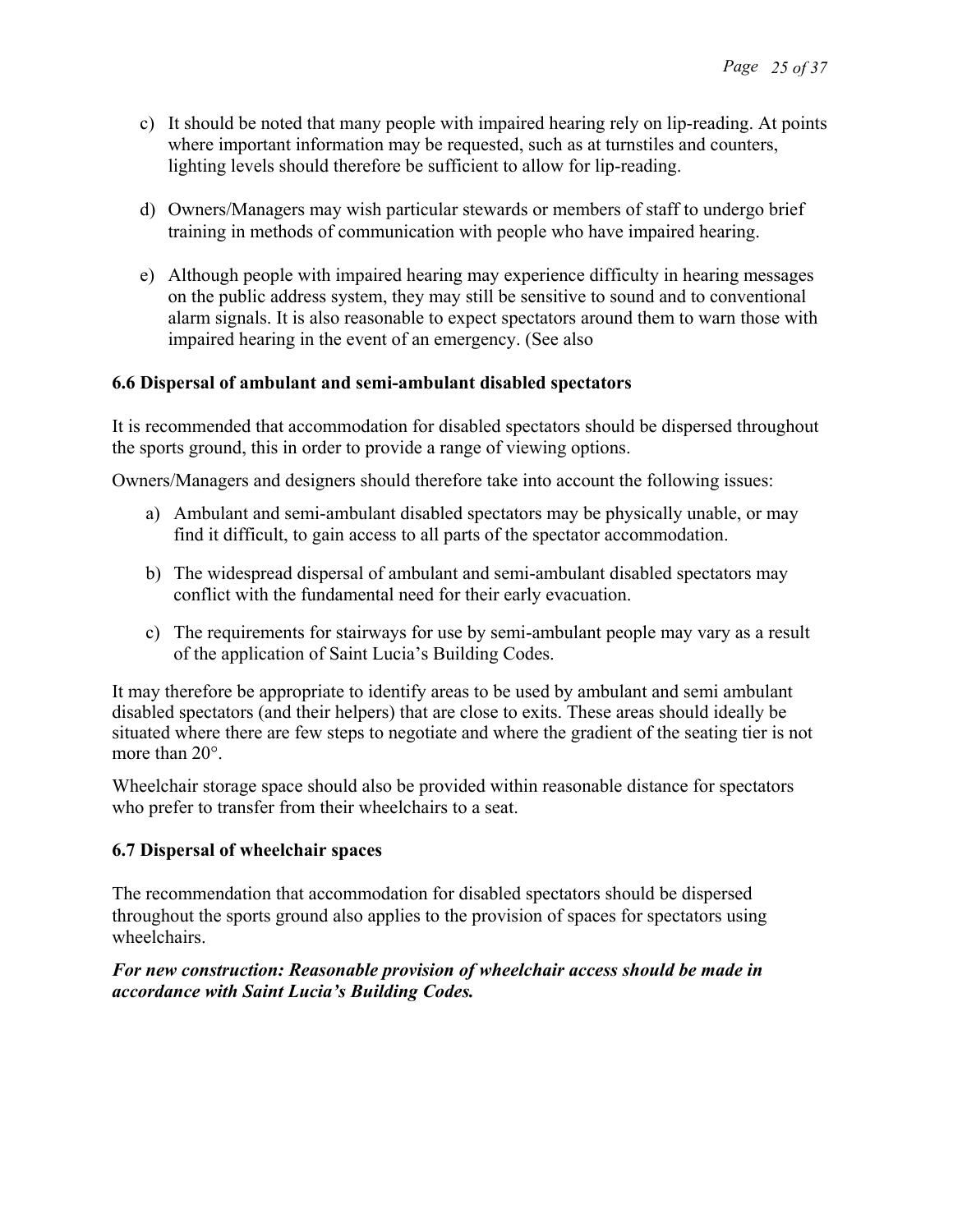For existing construction;

Although movement to and from accommodation at ground level is easier for spectators using wheelchairs, consideration should also be given to the means by which they can be accommodated on other levels without prejudicing their safety or the safety of others.

For practical and safety management reasons, it is recognised that it will normally be necessary to retain at least some grouping of wheelchair spaces. However, it should also be noted that the safe evacuation of smaller groups of disabled spectators may be more manageable than larger groups.

When sitting wheelchair spaces it is recommended that:

- a) The areas should be accessible with the minimum of assistance.
- b) Where appropriate, wheelchair spaces should be available in both home and away areas of spectator accommodation.

#### **6.8 Provision of wheelchair spaces**

Wherever possible at existing sports grounds, it is recommended that Owners/Managers provide spaces for people who use wheelchairs.

#### *For new construction: All new construction must comply with Saint Lucia's Building Codes.*

#### **6.9 Circulation**

The dispersal of disabled spectators around the ground, and particularly on upper levels of stands, has considerable implications for the safe management of circulation areas, and for the design and management of exit and emergency evacuation routes.

Wherever possible, and in all cases of new construction, Owners/Managers and designers should take account of the means of escape for disabled people.

#### **6.10 Fire and emergency warning systems**

Contingency plans for emergency evacuation should take into account the special needs of spectators with disabilities. As far as possible the contingency plans should allow for able-bodied and disabled spectators to be evacuated at the same time.

#### **6.11 Owners/Managers of accommodation for disabled spectators**

The need for safe management of accommodation for disabled spectators is absolutely fundamental.

In addition to the guidance which precedes this section, the following management issues may be considered.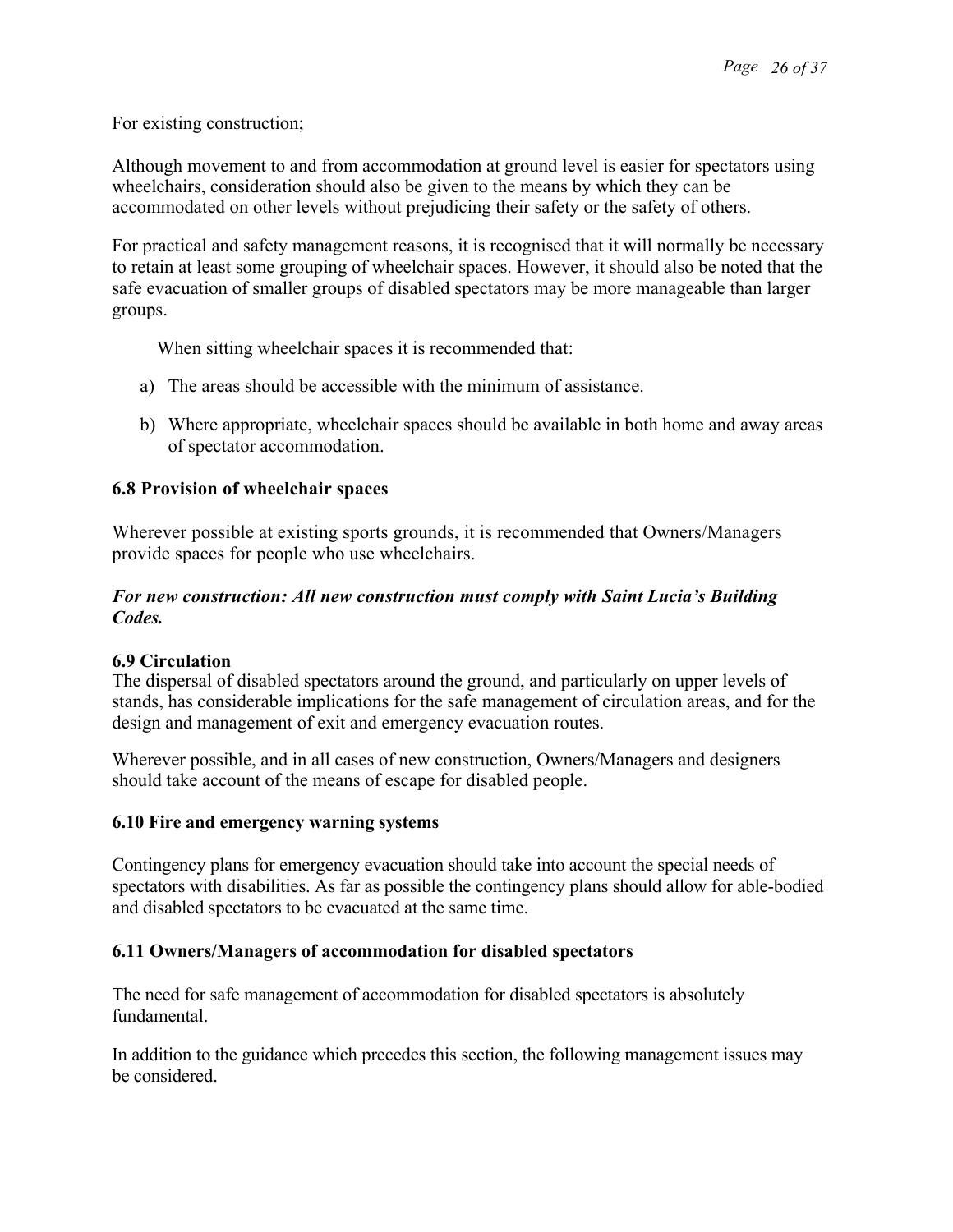- a) Good and safe design -- A large number of disabled spectators may not need, or want, special attention or assistance. It is therefore stressed that good and safe design should always strive to make it possible for disabled spectators to attend events safely, without the necessity for high levels of stewarding or intervention.
- b) Stewarding -- Nevertheless, stewards should be trained and briefed in all matters relating to the safety and welfare of disabled spectators. It is further recommended that, where appropriate, individual stewards be given special responsibilities towards disabled spectators. Expert guidance on training should be sought from competent persons.

Stewards should also be alert to the effects that other spectators' behaviour can have upon disabled spectators. Such behaviour might include blocking the views of spectators in wheelchairs, unauthorised use of toilets for disabled spectators, blocking circulation routes used by disabled spectators and exerting pressure in congested areas.

- c) Staff -- Similarly, any staff who come into contact with the public should be suitably trained and briefed on the needs of disabled spectators.
- d) Arrival and admission -- Owners/Managers should, where appropriate, make provision for the safe parking and access of spectators with disabilities. Wherever possible separate entrances should be provided for spectators with wheelchairs. Owners/Managers/Event Planners should also adopt fair and reasonable admission policies, and ensure that such policies are clearly explained in advance, so as to avoid congestion or confusion at entry points.

Owners/Managers/Event Planners should also brief staff, whenever possible, not to sell tickets to ambulant or semi-ambulant people with disabilities in areas of the ground which are not likely to be accessible.

- e) Special vehicles -- Where special vehicles (or invalid cars) used by disabled people are to be admitted, Owners/Managers/Event Planners should ensure that their passage and place of parking do not disrupt the safety or viewing standards of other spectators. Nor should the location of such vehicles restrict access to the ground by emergency vehicles, or block any emergency evacuation routes, including those leading to the playing area or area of activity.
- f) Provision of amenities -- Sufficient support services and facilities for disabled spectators should be made available. This will include the provision of lower counters in ticket offices and catering outlets, induction loops where required, and adequate provision of toilet facilities. This last recommendation is not purely a matter of amenity. Long queues for toilets, or congestion around spectators in wheelchairs, can cause safety problems for all spectators, disabled and able-bodied.
- g) Awareness -- Owners/Managers should recognise that the best source of information about the needs of disabled spectators are the spectators themselves. Sensitive and no intrusive liaison should ensure therefore that any potential needs or concerns are brought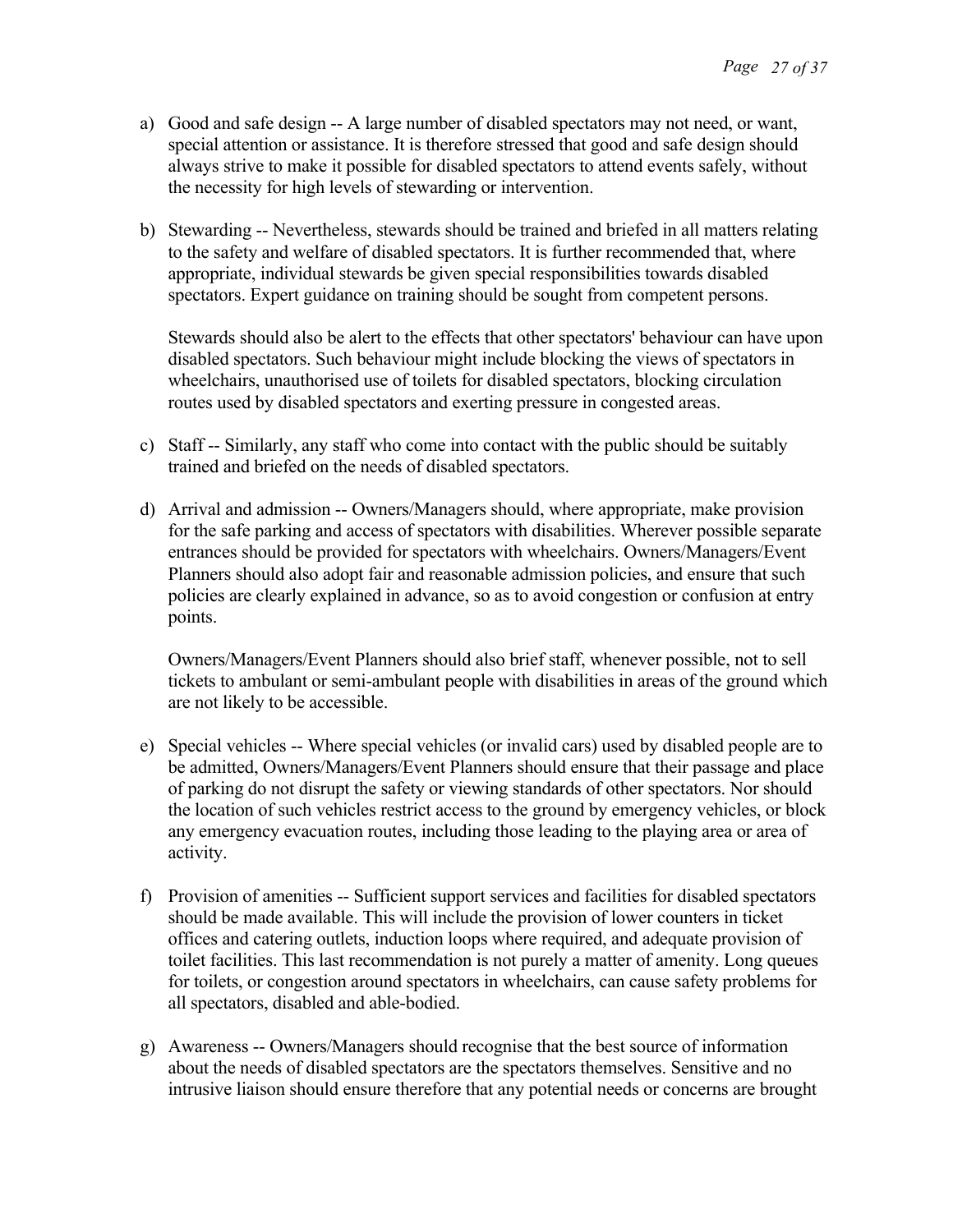to the attention of stewards and, if necessary, any other personnel, such as first aid or medical staff.

This is particularly important when evolving emergency evacuation procedures. For example, in certain situations it may be essential for spectators in wheelchairs to be carried bodily. This will require special training by stewards.

Owners/Managers/Event Planners should also be aware that the presence of spectators who have partial impairments may not be apparent until an emergency arises.

## **6B - THE NEEDS OF ELDERLY SPECTATORS**

Although many elderly people do not consider themselves to have disabilities, it is often the case that they experience impaired vision, hearing or mobility, or may be semi-ambulant.

Given that the number of elderly people as a proportion of the population has increased, and continues to increase, this may be reflected in the number of elderly people attending sporting events.

Owners/Managers/Event Planners should therefore be aware of their needs, particularly when planning and training stewards for emergency evacuation procedures.

#### **6C – MEDIA**

- 1. The Event Planner together with the Owner/Manager are responsible for ensuring that media activities do not interfere with or negate the normal safety operation of the venue, and do not hamper the safety, comfort or viewing standards of spectators.
- 2. The Event Planner together with the Owner/Manager should ensure that all arrangements for media coverage are agreed with the Media Houses in good time before the event, and that the Safety Officer is able to prepare pre-event briefings accordingly.
- 3. In particular the following should be considered:
	- a. Vehicles should not be parked in such a manner as to obstruct ingress and egress from the venue by spectators or emergency vehicles;
	- b. Cables should not be run along or across gangways, or passageways, or otherwise obstruct the movement of spectators. Where laid over passageways or exits, cables should be buried or installed in a cable duct. The use of rubber matting is not recommended;
	- c. Camera gantries even temporary should be securely constructed and should not obscure the view of spectators;
	- d. The output from loudspeaker systems should not drown out Police and Stewards radios, or the public address system.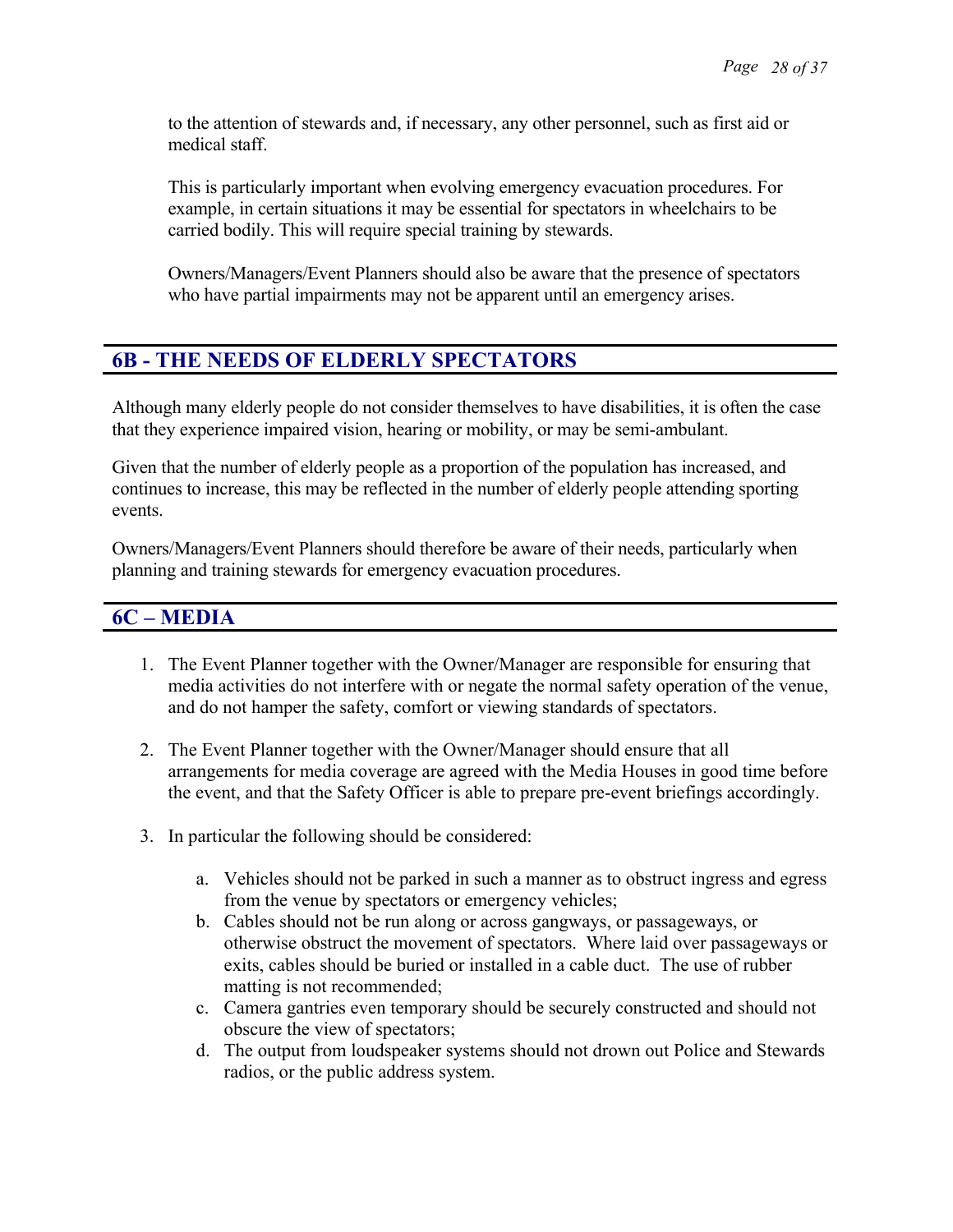4. All media personnel, and in particular all roving media personnel, should be clearly identified, but in such a way that their clothing cannot be confused with safety or security personnel.

## **7. RESPONSIBILITIES OF THE EMERGENCY RESPONSE AGENCIES**

7.1 Under the authority of this document, the following will be the general responsibilities of the response agencies in the case of an accident or a mass casualty event:

| <b>AGENCY</b> |                                                         | <b>ROLE</b>                                                                                                                                                 |
|---------------|---------------------------------------------------------|-------------------------------------------------------------------------------------------------------------------------------------------------------------|
|               | Royal Police Force                                      | Incident Command and Control, Crowd and Traffic<br>Control, Communications, Security, Evacuation, Search<br>and Rescue and Investigation.                   |
|               | 2. National Emergency<br><b>Management Organisation</b> | <b>General Coordination</b><br>Liaison between the agencies<br>Communications.                                                                              |
| 3             | Saint Lucia Fire Service                                | Fire Safety Requirements and Regulations Enforcement<br>of Fire Suppression, Medical Assistance,<br>Communications, Search and Rescue and Evacuation.       |
| $4_{\cdot}$   | Ministry of Health                                      | Co-ordination of the Health Sector, Medical Attention,<br>Ambulance Service and mental health and stress<br>management both for responders and for victims. |
| Personnel     | 5. Accident & Emergency                                 | Triage and Treatment and Stabilisation for<br>Transportation.                                                                                               |
| 6.            | Saint Lucia Red Cross Society                           | First Aid Assistance, Ambulance as necessary.                                                                                                               |
| 7.            | St. John's Ambulance Brigade                            | First Aid Assistance, Ambulance as necessary.                                                                                                               |
|               | 8. Local Ambulance Service                              | Treatment and Transportation of Victims.                                                                                                                    |

7.2 Beside normal procedures, each Response Agency has for their normal operations (Security, Fire suppression, etc.), Mass Casualty Plans have to be designed and revised and tested regularly for the case a mass casualty event occurs in a **Mass Crowd Event** or due to any other cause. These Plans (or plan) must consider the participation of all the sectors involved as mentioned above. The responsibility for these plans relies on the NEMO.

# **8. GENERAL OPERATIONS AT EVENTS**

8.1 **Time of Operations.** At mega events that require a Venue Operations Centres [VOC], the Director of the National Emergency Management Organisation or representative, along with the Emergency Services will be required to be at the event venue not less than one (1) hour before the event. The agencies will maintain a presence following the official conclusion of the event for a period of not less than one half  $(1/2)$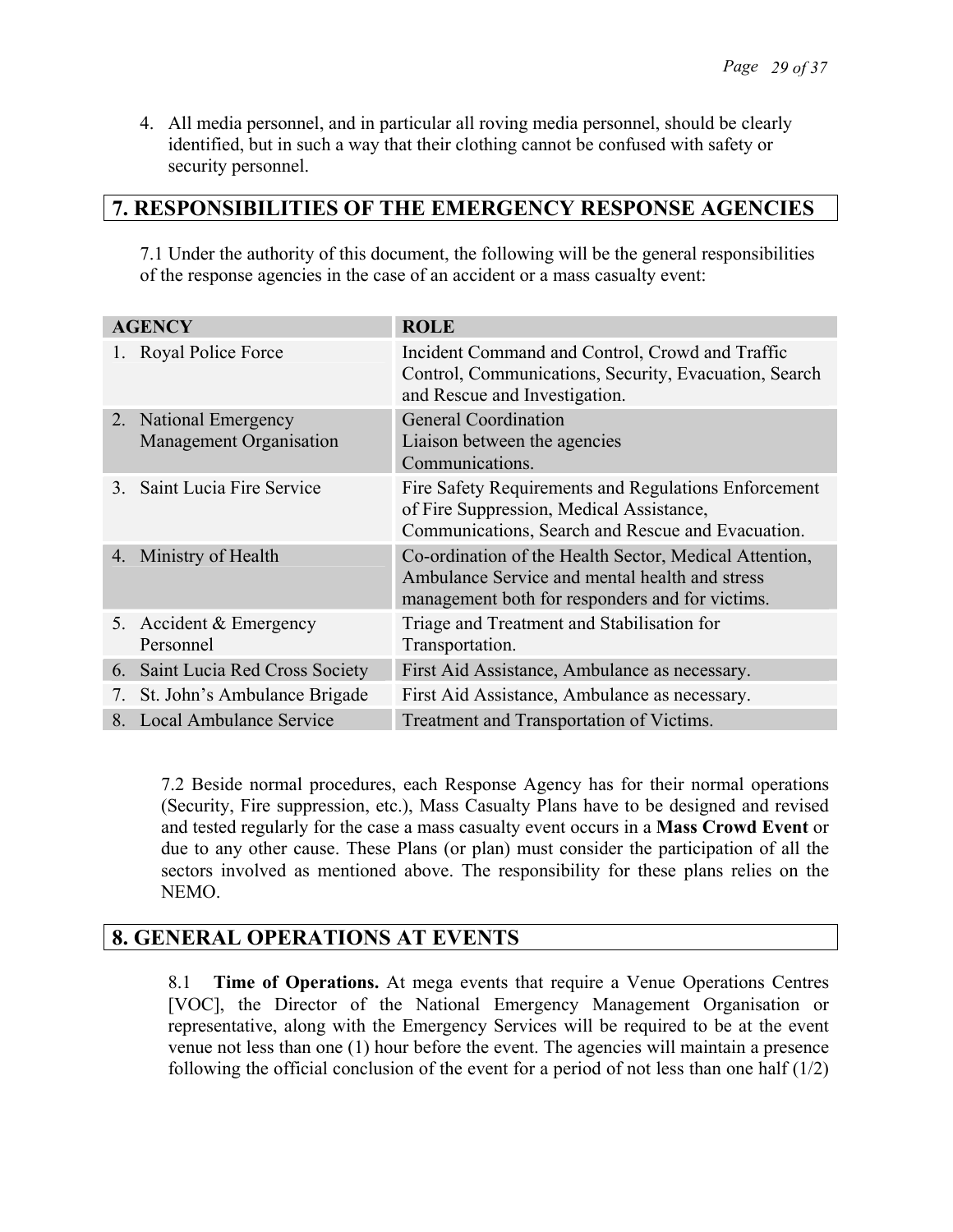hour after the actual finish or for such time as is necessary for the patrons to vacate the venue.

8.2. **Briefing:** A Security and Emergency Operations Briefing must be conducted by the Police to all Emergency Personnel/Services together with organisers a minimum of one half (1/2) hour before the official start time of the event.

8.3. **Log In:** All Emergency Response Agencies operating at the event will be required to log in with the Incident Command Post and must indicate the contact person and number of other personnel present and available for deployment.

# **9. COMMAND POST AND CONTROL**

9.1 **On Scene Commander:** The overall operations will be under the command of the Senior Officer of the Royal Saint Lucia Police Force assigned to the event.

9.2 **Command Post**. The Command Post will have representatives of the following agencies:

- 1. Police.
- 2. Secretariat National Emergency Management Organisation and/or nominee.
- 3. Ministry of Health
- 4. Saint Lucia Fire Service
- 5. Any others as needed.

9.3. **Transportation of Victims**. If there are any victims as a result of an accident or a mass casualty event, it must be very clear that no victims should be transported from the scene without previous knowledge of the Medical Officer in Charge who will inform the On Scene Commander.

### **10. INTER AGENCY COORDINATION.**

The Director of the National Emergency Management Organisation will have responsibility or the inter-agency coordination of the activities among the Emergency Response Agencies. These will include:

- 1. Royal Police Force
- 2. Marine Police
- 3. Saint Lucia Fire Services
- 4. Accident & Emergency Department of local Hospitals
- 5. Saint Lucia Red Cross Society
- 6. Local Ambulance Service
- 7. St. John's Ambulance Brigade
- 8. Saint Lucia Cadet Corps
- 9. Any others as needed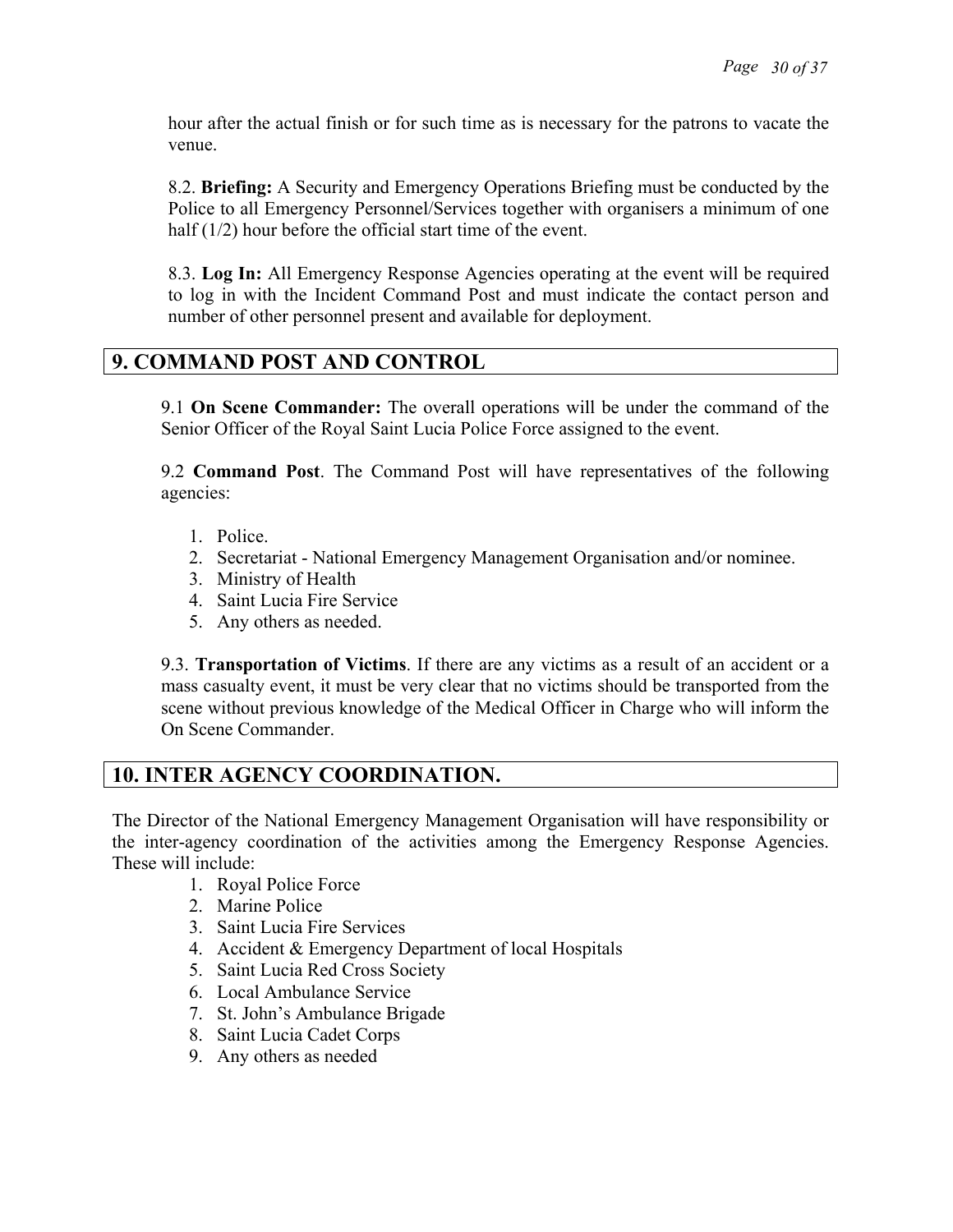# SECTION III: MASS CROWD EVENTS POLICIES

#### **1. SITUATION**

- o Throughout the world, during any major event at which large crowds can be expected, the Law Ordinances or specific directives require that appropriate resources, plans and procedures are put in place to ensure the safety of all participants and to provide for an effective and efficient response by the Emergency Response agencies. Time and again the benefit of having appropriate resources (safety measures, medical resources) in place has proven to be critical and worthwhile at various events.
- o The present document considers a **Mass Crowd Event** as an event with 200 persons or more. The emergency services, however, reserves the right to request protocols for events where less than 200 patrons are expected.
- o This document has been developed for the use by all agencies which own or manage facilities and those which undertake to sponsor, organise or host at facilities under their control, **Mass Crowd Events** where the potential exists for a Mass Casualty Event involving several response agencies.
- o These Policies and Guidelines, then, have been designed and are being established in order to prevent and to respond to emergencies during a **Mass Crowd Event**  in Saint Lucia.

#### **2. ENACTMENT OF LEGISLATION/PENALTIES.**

Gatherings of any kind are to be postponed / cancelled when:

- A quarantine is declared:
	- o Quarantine Regulations of Saint Lucia
- Unseemly noise in public
	- o Section 531 of the Saint Lucia Criminal Code
- A National Shut Down is declared by the Prime Minister:
	- o The **Volume 4: Standing Operating Procedures for a Systematic National Shutdown** is a document of the National Response Plan and is a stand alone document.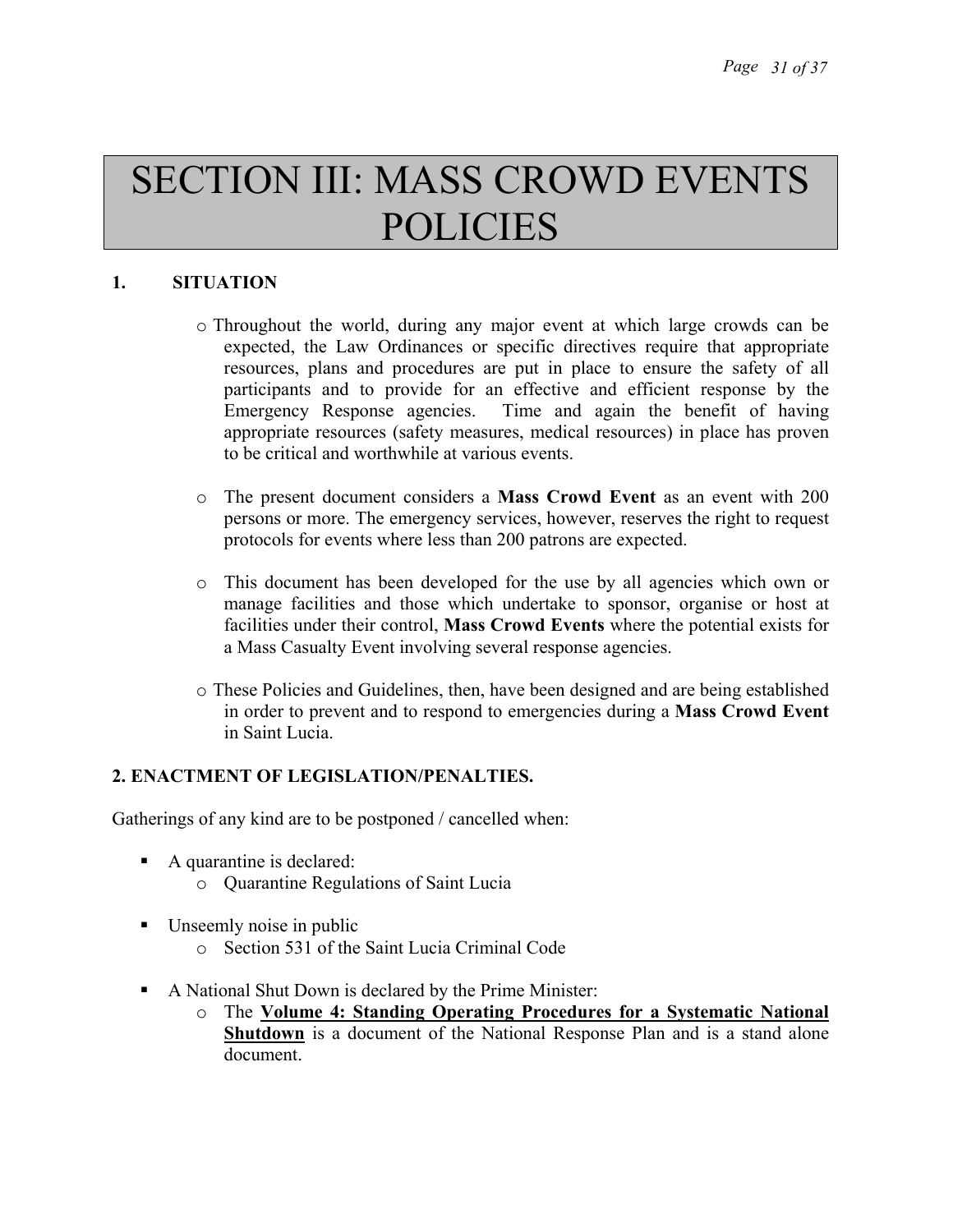#### **3. OBJECTIVES**

3.1. To outline for organisers of events, and for owners of the facilities, which events can be described as **Mass Crowd Events** and give them a checklist of requirements which the Emergency Response Services/Agencies will require to be followed when organising such events.

3.2. To ensure that at such events adequate and appropriate arrangements are in place which will allow for effective and efficient response to any emergency and provide the quickest possible medical and other assistance to those affected.

#### **4. DEFINITIONS**

- **4.1. Authorities**: An authority is an official organisation or government department that has the power to make decisions. [Collins English Language Dictionary]
- 4.2. **Emergency Response Services/Agencies.** Public, private and/or social organisations that would respond in a case of an emergency during a **Mass Crowd Event**: NEMO Secretariat, Police, Fire Service, Ambulance Services, Accident and Emergency Departments of hospitals, the Red Cross and other organisations involved in the prevention of, and response to emergencies during **Mass Crowd Events.**
- 4.3. **Health Care Services**: All services which are providing health care to medically ill or injured patients: Hospital, Polyclinic, Health Centre/Clinic, Ambulance Service.
- 4.4. **Mass Crowd Events**. In Saint Lucia **Mass Crowd Events** are defined by any gathering that is expected to attract two hundred [200] persons or more.
- **4.5. Mass Casualty Event or Mass Casualty Incident.** Any event resulting in a number of victims large enough to disrupt the normal course of emergency and health care services. In Saint Lucia it is considered that a mass casualty event occurs when ten (10) persons or more have been injured by the same event and the medical services are overwhelmed.
- 4.6. **Organiser of a Mass Crowd Event**. The person or organisation that organizes a **Mass Crowd Event.**
- 4.7. **Facilities**. Means the physical premises and the interior and exterior of a building(s). [SOURCE: hipaa.wustl.edu/Glossary.htm ]
- 4.8. **Owner of the Facilities**. Owner of the facilities where a **Mass Crowd Event** is to be held.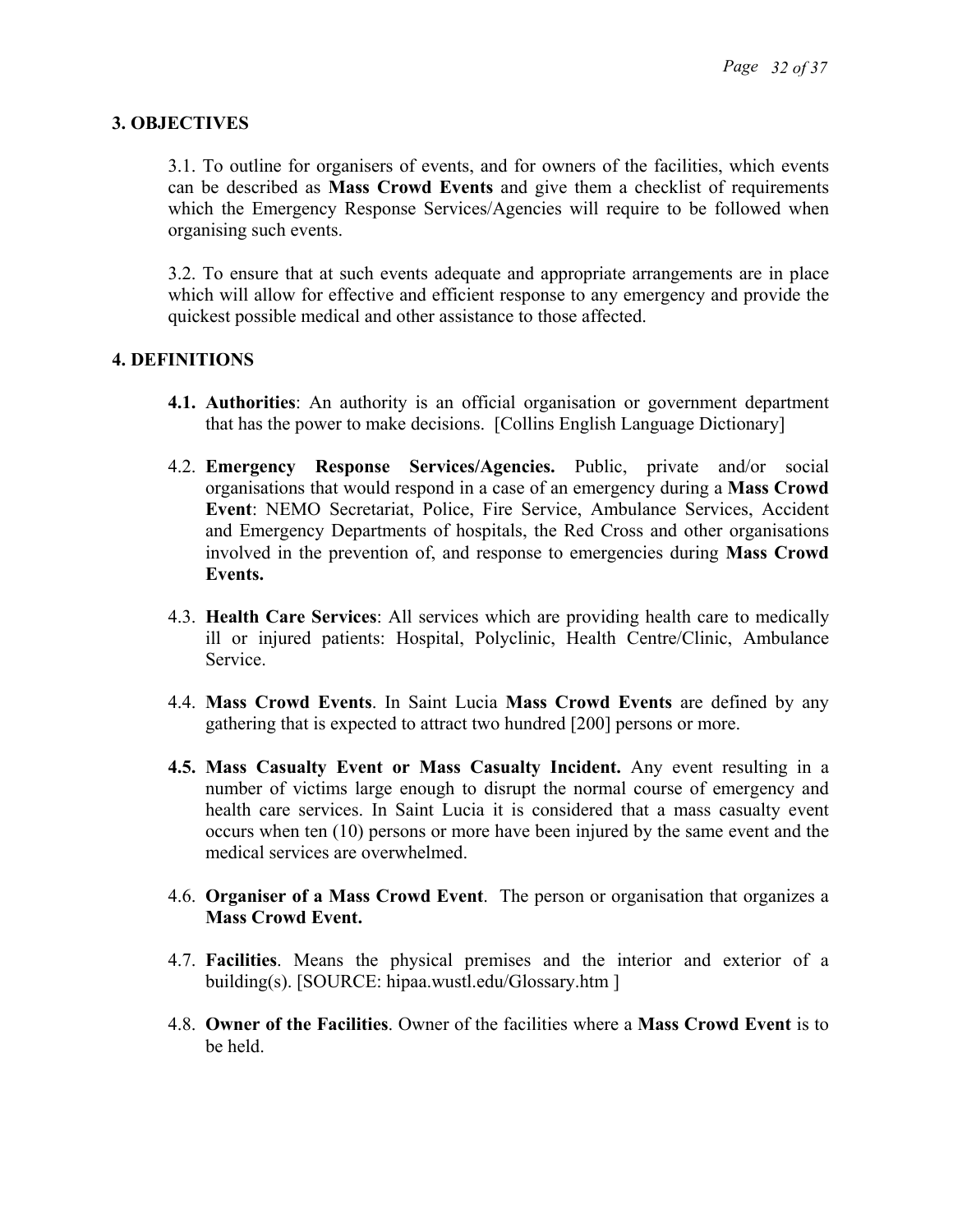#### **5. EVENT TYPES IN SAINT LUCIA**

5.1. The types of events for which these arrangements will be required in Saint Lucia will include, but are not restricted to:

- 1. Local/Regional/International Sporting events
- 2. Shows/Cultural Activities (Carnival, Beauty Pageants, Jubilee/National Anniversary Events, etc.)
- 3. Calypso/Soca Monarch (Semi Finals and Finals)
- 4. International Food Fair
- 5. Atlantic Rally for Cruisers
- 6. Saint Lucia Jazz Festival
- 7. Religious Gatherings
- 8. Political activities
- 9. LUCELEC Line-man Rodeo

#### **6. CONSEQUENCES OF MASS CROWD EVENTS.**

7.1 All **Mass Crowd Events** have the potential for causing a mass casualty event due to fire, riots and/or accidents with the consequent chaos and panic.

7.2. Other consequences such as fights, thefts, use of illegal drugs, sexual misconduct, traffic, demand of water supply and food, demand of adequate disposal of excreta and garbage should be considered as possible consequences of a **Mass Crowd Event.** 

#### **7. POLICIES**

The policies of the Government of Saint Lucia regarding **Mass Crowd Events** are the following:

7.1 All **Mass Crowd Events** should ensure the safety of all the participants at all times.

7.2. The owners of all venues where **Mass Crowd Events** are to be held must design an Emergency Plan and submit it to the authorities for yearly authorisation.

7.3. No **Mass Crowd Events** with six hundred [600] people or more will take place without previous notification by the organiser to the authorities and their written approval and authorisation. All organisers of **Mass Crowd Events** must send all the information requested by the authorities about the **Mass Crowd Event** and provide all assistance to the Emergency Response Services to ensure that it will take place with adequate safety to the participants.

7.4. Emergency Services will authorise or refuse the authorisation to hold a **Mass Crowd Event** with 600 people or more in Saint Lucia. The Emergency Services will ensure that these guidelines are followed by organisers and owners of facilities of **Mass**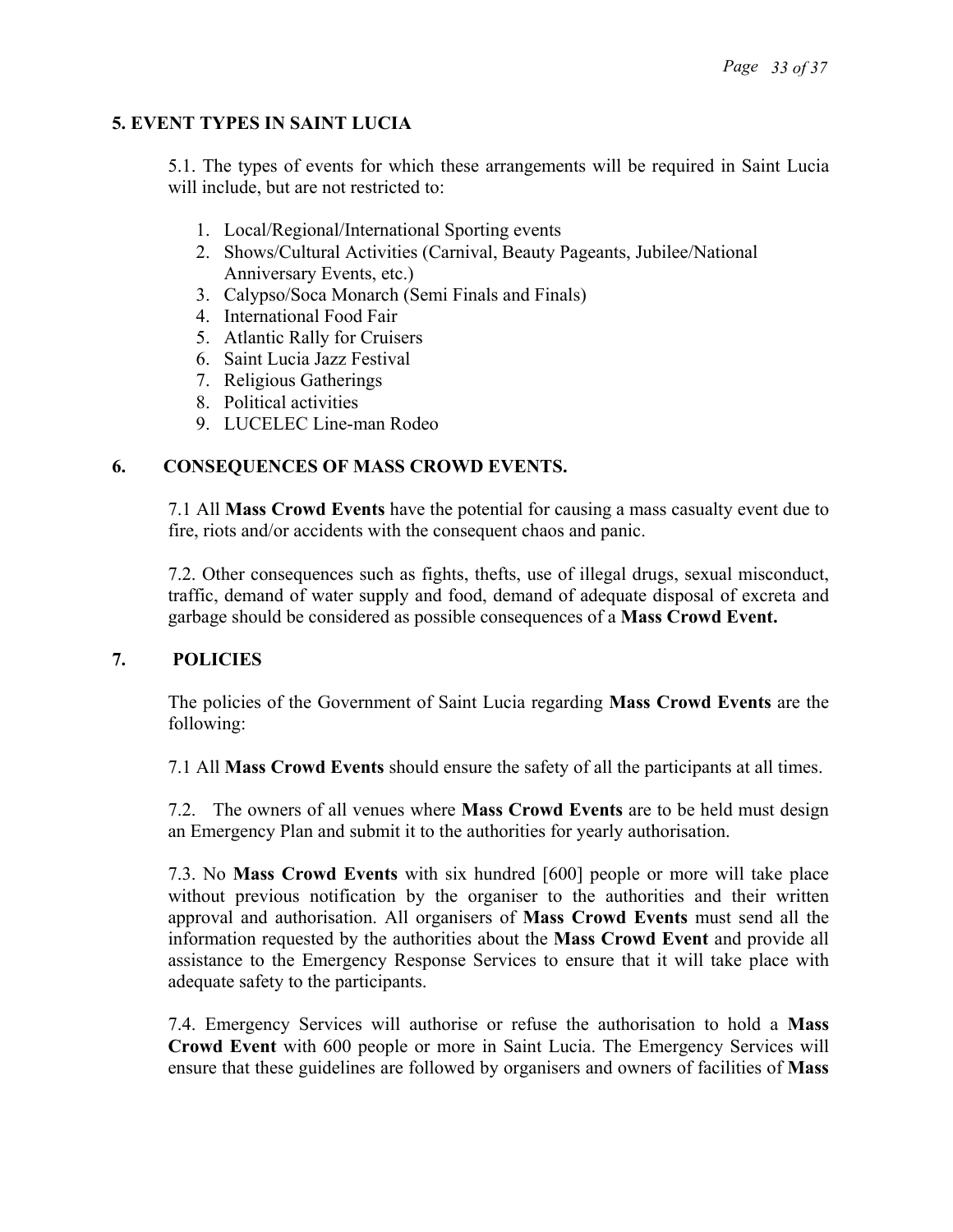**Crowd Events** and can give or refuse the authorisation for **Mass Crowd Events** to be held according to the safety conditions and their mandate.

7.5. No **Mass Crowd Events** will take place if they present a threat to the participants. All organisers of **Mass Crowd Events** and all owners of facilities where **Mass Crowd Events** are held must ensure, as far as possible, that participants are safe at all times and that preparedness and prevention measures are taken for event to prevent the occurrence of any accident or situation that might lead to, or cause, a mass casualty event. Depending on the type of event, the authorities will determine the preparedness, preventive and response measures the organisers must implement before, during and after a **Mass Crowd Event** with more than 600 people. The authorities may deny permission to hold a **Mass Crowd Event** if they are not satisfied with the preparedness and/or preventive measures the organisers and owners of facilities have implemented to ensure the safety and security of the event.

**7.6** Through the Police Ordinance No. 30 of 1965 the Emergency Services have the authority to halt a mass event at any time during the event.

7.7. Organisers of **Mass Crowd Events** and owners of facilities where **Mass Crowd Events** are to be held are liable if a mass casualty event occurs during a **Mass Crowd Event** and it is determined that the mass casualty event or an accident occurred due to causes attributable to the organisers and/or to the owners of the facilities where **Mass Crowd Events** were held. Such organizers will be fined and penalised according to existing legislation; all expenses incurred for medical attention or the repair of facilities and equipment would have to be paid by them.

7.8. The Emergency Response Agencies will be at all times prepared to respond to a mass casualty event or an accident if it occurs during a **Mass Crowd Event**. All Emergency Response Agencies involved in the response to a mass casualty event or accidents have to be trained and prepared to respond to it. These persons will have to analyse each **Mass Crowd Event** with six hundred [600] people or more, its particular characteristics and those of the facilities where they are to be held. Emergency Response Agencies have to analyse all the documentation sent by the organisers of a **Mass Crowd Event** with more than 600 people and plan their possible response accordingly.

7.9. NEMO Secretariat and the Emergency Response Agencies will respond in the case of an emergency during a **Mass Crowd Event**. These organisations will establish a Command Post under the command of an On Scene Commander who will co-ordinate all the agencies and the response itself to protect the population and to provide security and medical attention as needed.

7.10. There will be no exceptions made regarding the need for an Emergency Plan for **Mass Crowd Events** and for notification and authorisation of **Mass Crowd Events**  with 600 people or more. Every organiser must follow these guidelines and notify the authorities about the **Mass Crowd Event** with more than 600 people to be held,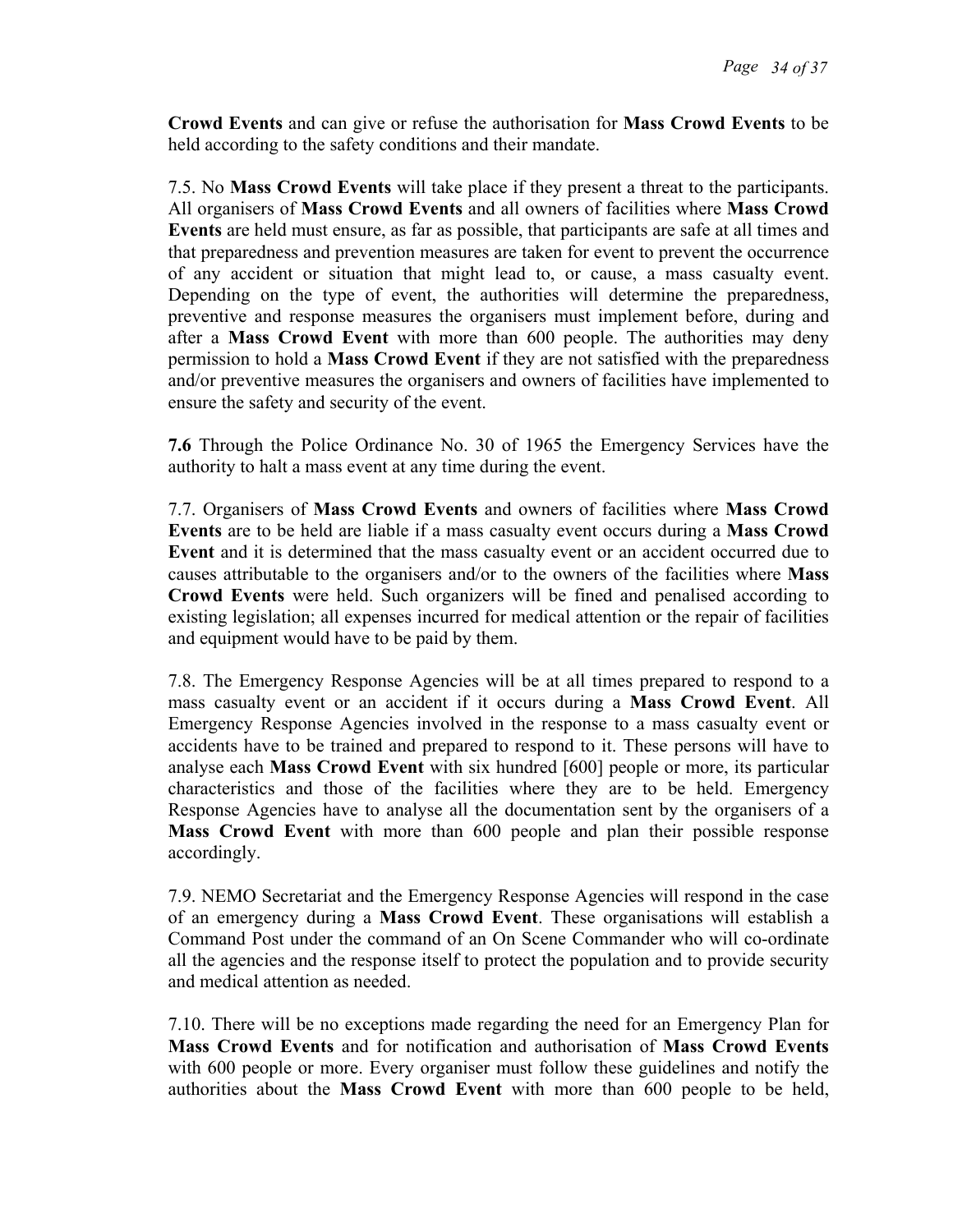disregarding if the organisation is a national organisation, an international organisation and disregarding if the event is a religious, diplomatic, a charity or a free event. No exceptions will be made.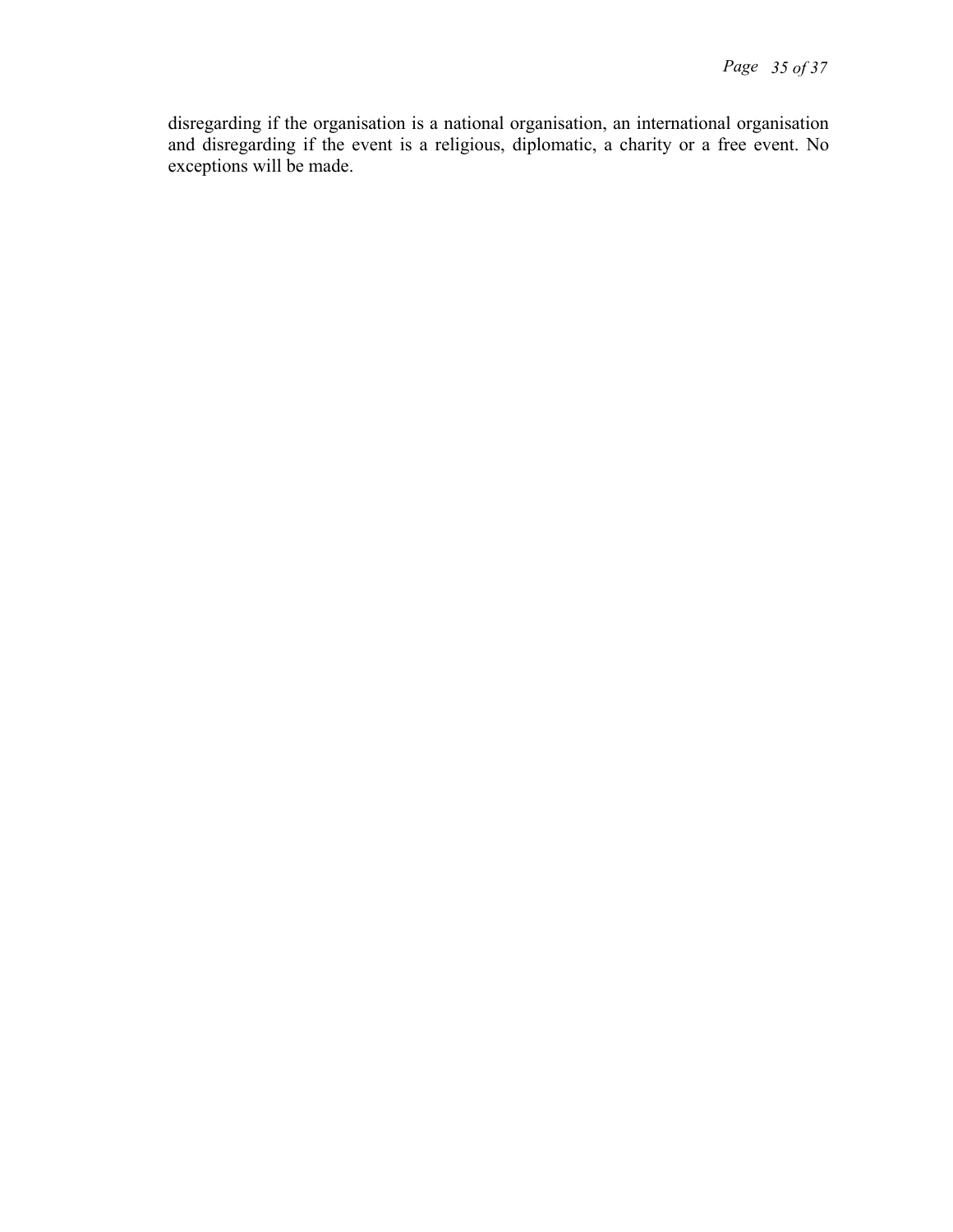# **Appendix 1: Example of Evacuation Information Flyer**<sup>1</sup>



<sup>&</sup>lt;sup>1</sup> Source: UWI Graduating Class of 2008

 $\overline{\phantom{a}}$